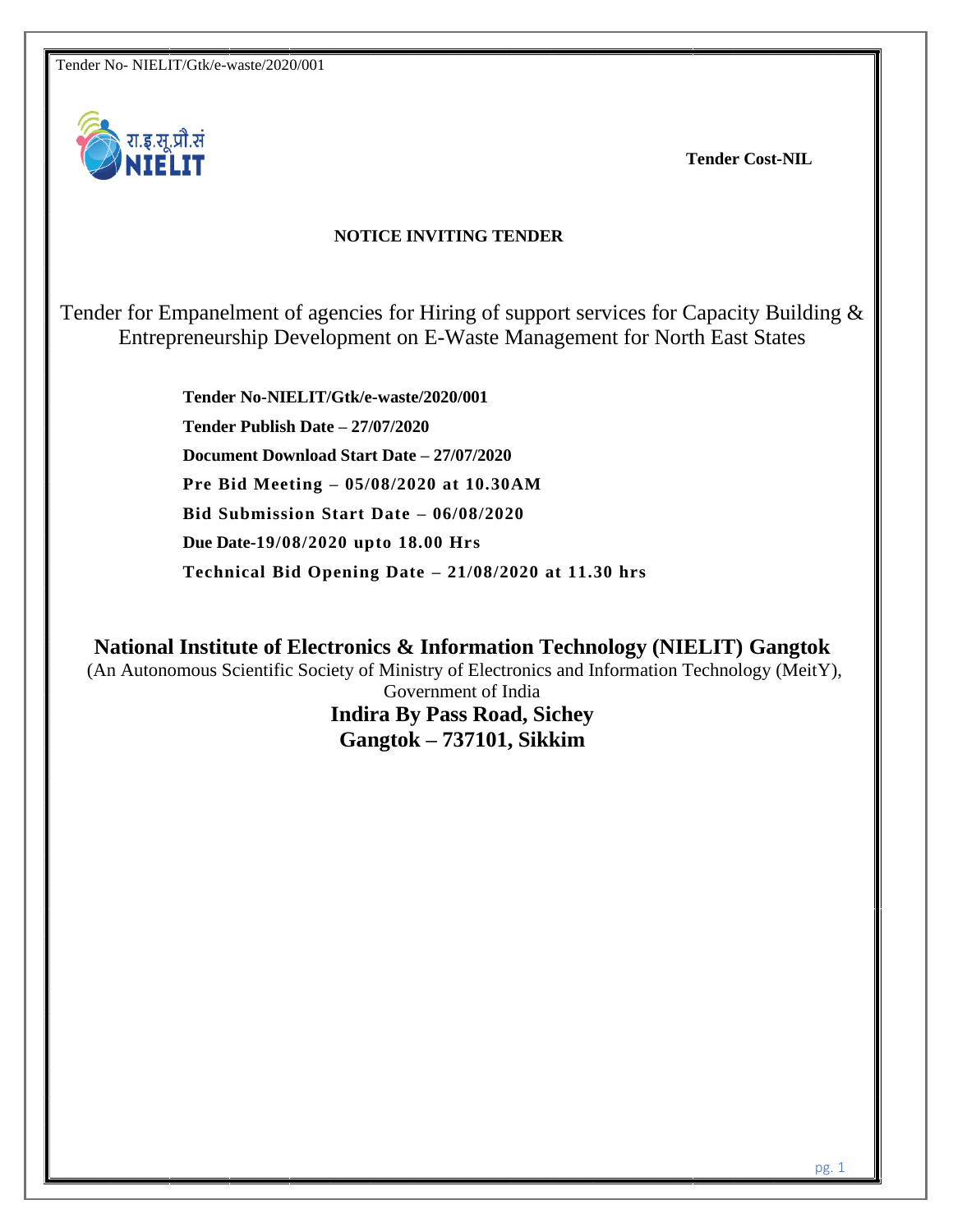## **Tender document For**

# **Empanelment of agencies for Hiring of support services for Capacity Building & Entrepreneurship Development on E-Waste Management for North East States**

## **1. Introduction**

National Institute of Electronics & Information Technology (NIELIT) is an Autonomous Scientific Society under the administrative control of MeitY (Ministry of Electronics and Information Technology), Govt. of India. It was set up to carry out Human resource Development and related activities including IT/ IT-enabled services and projects, R&D projects, etc., in the areas of Information, Electronics & Communication Technologies (IECT). The Society, has its presence at 41 locations with its head quarters at New Delhi.

The Society is primarily engaged in carrying out Education & Training Programs - both in the Formal & Non- Formal sectors in the area of IECT. Its mandate includes development of Industry oriented quality education and training programs in the state–of-the-art areas, to establish standards and to be the country's premier institution for Examination and Certification in the field of IECT. It is also a National Examination Body, which accredits institutes/organizations for conducting courses in the non-formal sector education in the field of IT and related areas.

NIELIT has also developed sufficient experience and expertise on e-waste management through the successful implementation of the project – "Capacity Building of Government Employees on 'e-Waste' through 1-Day & 3-DayTraining Program, under 'Digital India' initiative'' sponsored by Ministry of Electronics and Information Technology (MeitY), Government of India at Pan-India Level in 29 States/ UTs, having trained over 5500 government officials trough 1/3-Day(s) training. Further, NIELIT is also providing training on payment basis to PSU officials, bank officials, industry, etc. as part of the above MeitY sponsored project.

#### **Vision**

To be the leader in development of industry-oriented quality education and training in the state of the art areas, establish standards and be the country's premier institution for examination and certification in the field of Information, Electronics and Communications Technology (IECT)

### **Objective**

• To generate quality manpower and develop skilled professionals in the area of Information,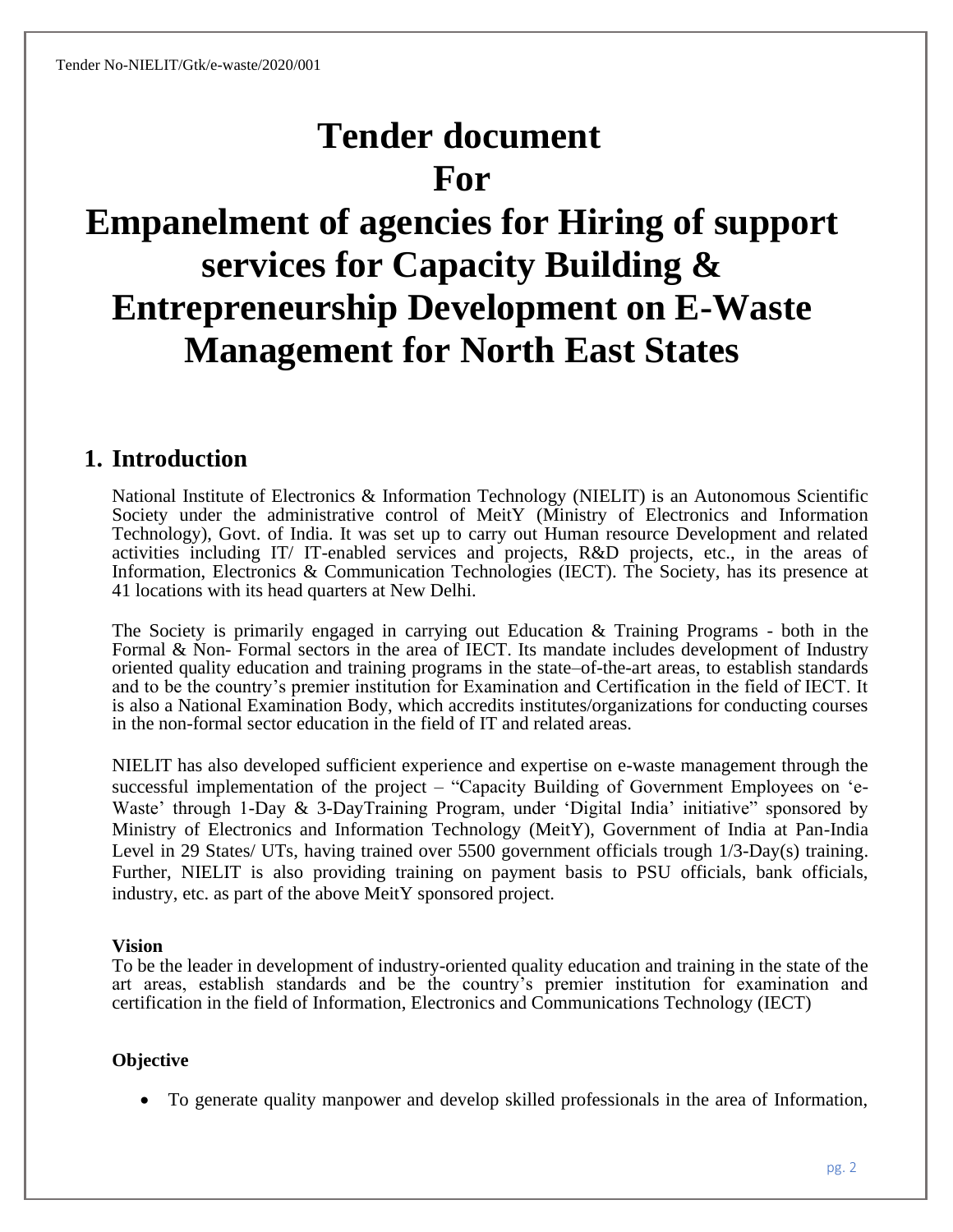Electronics & Communications Technology (IECT) and allied fields, by providing world class education & training and accreditation services.

- To provide continuing support to learners and trainers through active design & development of innovative curricula and content aligned with the dynamically changing IECT scenario as and when required.
- To establish a globally recognized quality system of examination and certification and provide a fair assessment of the competency of students.
- To continue to implement various NIELIT Schemes in the Non-Formal Sector in the IECT area.
- To establish standards in the area of IECT and to develop market-oriented courses in the emerging areas as per the need.
- To impart continuing education for up-gradation of knowledge and skills of Industry professionals & academicians considering high obsolescence in the area of IECT.
- To provide entrepreneurship development program in the area of IECT.
- To develop and promote the culture of market to encourage and nurture industry-oriented design and development.
- To provide Consultancy and Services to Government and non-Government Organizations in **IECT**

### **Activities of the NIELIT (HQ) and its Centres**

Core activities of the Society - Education & Training in the area of Information, Electronics and Communication Technology (IECT) are different from other educational programs of similar nature, in scope and quality, in the following aspects:

- Flexible programs with consistent and timely updating of Course Curricula to conform to industry needs, so that the students graduating from the Society should not only find employment but also be sought after by the Industry,
- Industry participation in the formulation and running of programs, particularly for imparting hands-on-experience.
- Latest Technology is used in all operations of the Society.
- Regular feedback from customers *i.e.* students and Industry

The above IT Education & Training Programs are categorized as follows:

- IT Education & Training for fresh students:
- Continuing Education (Refresher training/up-gradation) for working professionals through Short-Term/Long-Term Courses; Training of Trainers at various levels; and New courses in emerging areas of IECT

**The Society is also engaged in Software Development and Consultancy projects including R&D projects in addition to Education & Training Programs.**

## **2. Scope of Tender**

## **2.1. Empanelment Scope**

The tender is an attempt to select and empanel agencies for necessary support services towards setting up of dismantling and segregation facilities of electronic waste for Capacity Building  $\&$ Entrepreneurship Development through the above project. The Agency(ies) should haveproven competence to handle the support services in the Government and Private Sectoras envisaged in the following scopes of services.

1. Training of Master Trainers in any or all of the eight (08) NE-states for training and hand-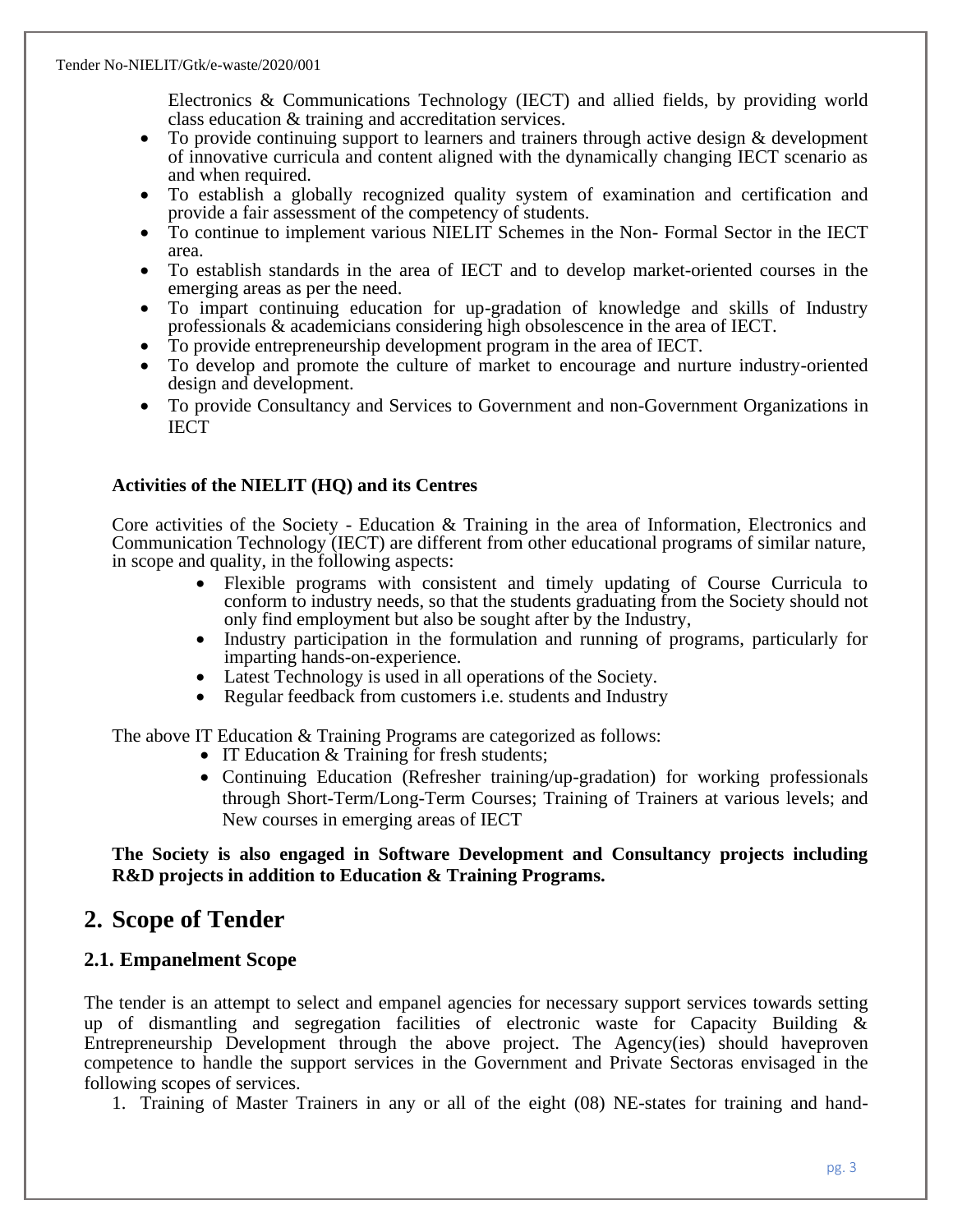holding of the entrepreneurs.

- 2. Assist and support NIELIT in identifying the e-waste items to be covered under this project, and the technology, tools etc., towards setting up of Workshop facility / Shop-Floor for imparting training on dismantling and segregation of appropriate e-waste items and to showcase and train the participants on e-waste technology through hands-on training in a State-of-the-art facility to be set up at NIELIT Gangtok.
- a) The Empanelment will be done under the region of Sikkim and other North-Eastern States of India as per work (as listed in the Section: Scope of Work)
- b) NIELIT Gangtok will form a panel of Agencies under the region for availing the support services during the period of empanelment, which will be initially for two years only. Depending on the project requirements, NIELIT Gangtok may extend the period of empanelment for additional one year through mutual consent.
- c) **Associated Manpower:** The agency shall be empanelled to provide support services with experienced manpower deployed for rendering services.

## **2.2 Scope of Work**

Below is a list of services that NIELIT Gangtok or its clients would like the empanelled agency to render:

| <b>Service Type</b>               | <b>Indicative Service Offering</b>                                                                                                                                                                                                                                                                                                                                                                                                                                                                                                                                                                                                                                                                                                                                                                                                                                                                                                                                                                                                                                                                                                                                                                                                                                                                                                                                                                                   |
|-----------------------------------|----------------------------------------------------------------------------------------------------------------------------------------------------------------------------------------------------------------------------------------------------------------------------------------------------------------------------------------------------------------------------------------------------------------------------------------------------------------------------------------------------------------------------------------------------------------------------------------------------------------------------------------------------------------------------------------------------------------------------------------------------------------------------------------------------------------------------------------------------------------------------------------------------------------------------------------------------------------------------------------------------------------------------------------------------------------------------------------------------------------------------------------------------------------------------------------------------------------------------------------------------------------------------------------------------------------------------------------------------------------------------------------------------------------------|
|                                   | (Bidder is required to have capabilities, however an engagement may include                                                                                                                                                                                                                                                                                                                                                                                                                                                                                                                                                                                                                                                                                                                                                                                                                                                                                                                                                                                                                                                                                                                                                                                                                                                                                                                                          |
|                                   | all or a few out of this)                                                                                                                                                                                                                                                                                                                                                                                                                                                                                                                                                                                                                                                                                                                                                                                                                                                                                                                                                                                                                                                                                                                                                                                                                                                                                                                                                                                            |
| <b>Rollout Support</b><br>Service | Training of Master Trainers (20 nos.) in all the eight (08) NE-states with<br>possible involvement of CPCB and the respective SPCBs towards skill<br>and entrepreneurship development with necessary course materials,<br>training kits etc. as may be required for imparting a meaningful training.<br>Assist NIELIT, Gangtok in identification of e-waste items to be covered<br>for the above entrepreneurship development programme for e-waste<br>dismantling and segregation and help setting up the workshop facility for<br>NIELIT Gangtok for imparting training by NIELIT Gangtok and/or its<br>identified agency(ies) on dismantling and segregation of appropriate e-<br>waste items and to showcase and train the participants on e-waste<br>technology through hands-on training in a State-of-the-art facility to be<br>set up at NIELIT Gangtok through planning and design of the workshop<br>space, identification of tools and tackles, budgetary estimation, assist<br>NIELIT Gangtok in Tendering, procurement, certification of the same for<br>setting up the workshop/shop-floor including operationalization of the<br>workshop/shop-floor.<br>Coordination with NIELIT Gangtok in implementation of the scope of<br>services and in case of problems in the field.<br>Nodal Coordinator with detailed address, mobile phone number etc., will<br>$\bullet$<br>be provisioned by the Agency |
| Project Management<br>Support     | Studying/analyzing the project requirement<br>$\bullet$<br>Providing guidance to project team of NIELIT Gangtok<br>$\bullet$<br>Identifying and resolving common problems and potential risk issues.<br>$\bullet$                                                                                                                                                                                                                                                                                                                                                                                                                                                                                                                                                                                                                                                                                                                                                                                                                                                                                                                                                                                                                                                                                                                                                                                                    |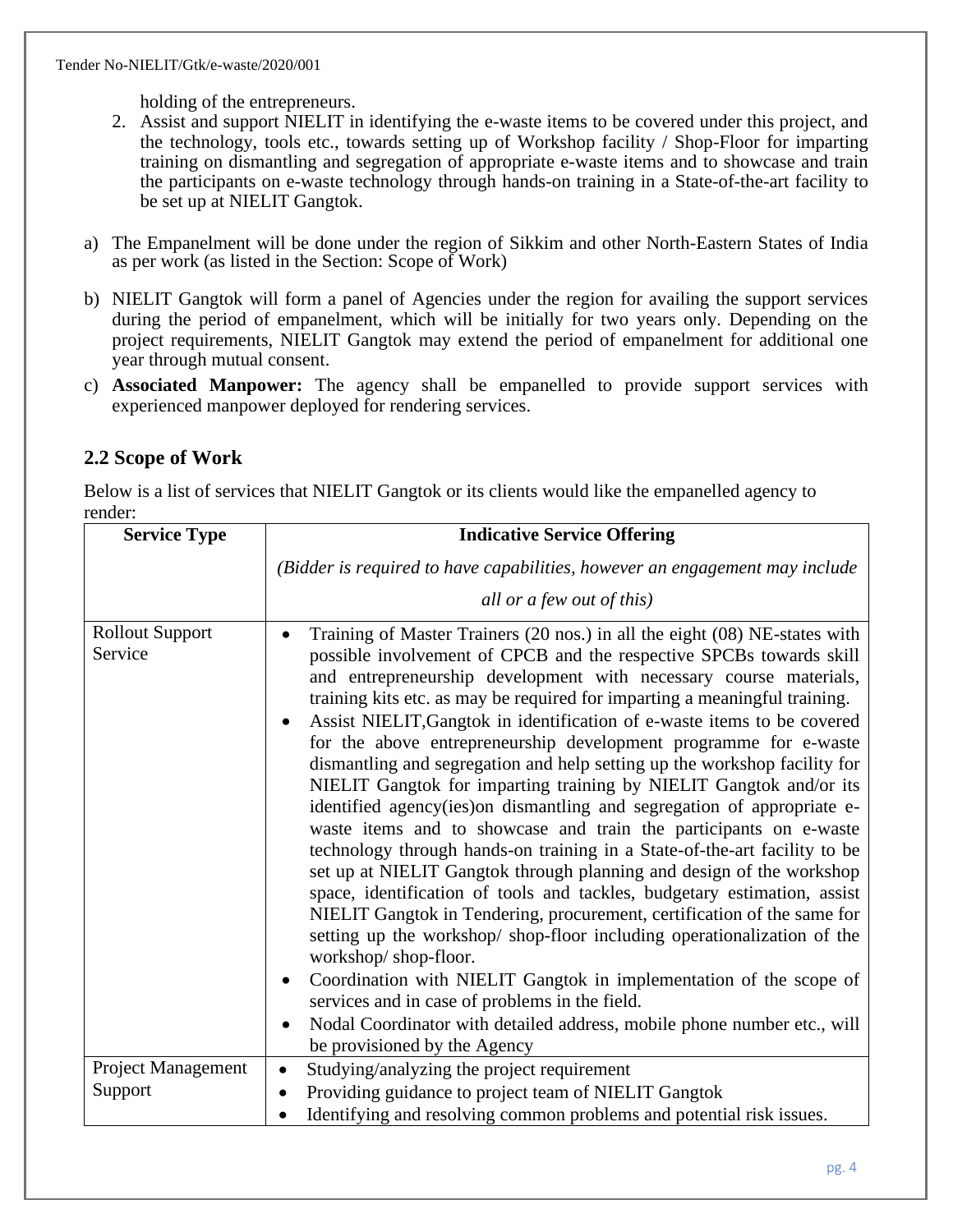|  | Providing oversight to ensure projects are in compliance with established<br>standards.                          |
|--|------------------------------------------------------------------------------------------------------------------|
|  | Following up with vendors for timely delivery/installation of material/<br>services and deployment of resources. |
|  | Analyze and propose Change Requests to the management.                                                           |

## 2.3. **Resource Management**

- a) The selected agency needs to have skilled manpower in sufficient numbers, capable of supporting the functioning of the project in a manner desired by NIELIT Gangtok and adhere to the Scope of work.
- b) Whatever be the assignment, the responsibility of effective and efficient delivery would rest with the agency. However, the Project Coordinator would have the right to seek replacement of a deployed person in case of unsatisfactory performance.
- c) The empanelled **agency shall pay at least 70% (Cost to Company)** of the price quoted for a particular service item to the manpower deployed against that service item. The agency shall be required to furnish relevant supporting documents upon demand from NIELIT Gangtok. NIELIT Gangtok may ask the agency to submit the salary certificate of the deployed resources at any time to compare it with the actual salary being paid to each individual against this tender.

## **3**. **ELIGIBILITY CRITERIA**

A bidder participating in the empanelment process shall possess the following minimum prequalification/ eligibility criteria:

| S.No.                       | <b>Basic</b><br><b>Requirement</b> | <b>Specific Requirements</b>                                                                                                                                                                                                                          | <b>Documents</b><br><b>Required</b>                                                     |
|-----------------------------|------------------------------------|-------------------------------------------------------------------------------------------------------------------------------------------------------------------------------------------------------------------------------------------------------|-----------------------------------------------------------------------------------------|
| 1                           | Legal Entity                       | The bidder should be a company registered<br>under Indian Companies Act, 1956                                                                                                                                                                         | Copy of Certificates<br>of incorporation                                                |
| $\mathcal{D}_{\mathcal{L}}$ | Tax<br>Registration                | The bidder should have a registered:<br>i) GST enrollment No.<br>ii) Income Tax / PAN number<br>iii) Tax Deduction and Collection Account<br>Number (TAN)                                                                                             | Copy of GST<br>enrollment No.<br>Copy of PAN Card<br>Certificate of<br>Allotment of TAN |
| 3                           | Financial: Net<br>Worth            | The net worth of the bidder in the last 3<br>Financial Years: 2016-17,2017-18,2018-19<br>should be Positive (as per the last published<br>audited financial statements)                                                                               | <b>Audited Annual</b><br>statement                                                      |
| $\overline{4}$              | Financial<br>Turnover              | <b>Turnover from IT/ITeS:</b> The bidder should<br>have at least 30% of its total turnover for each<br>of the last three financial years (2016-17,<br>$2017-18$ , $2018-19$ as per the last published<br>audited balance sheets from IT or IT enabled | <b>Audited Annual</b><br>statement                                                      |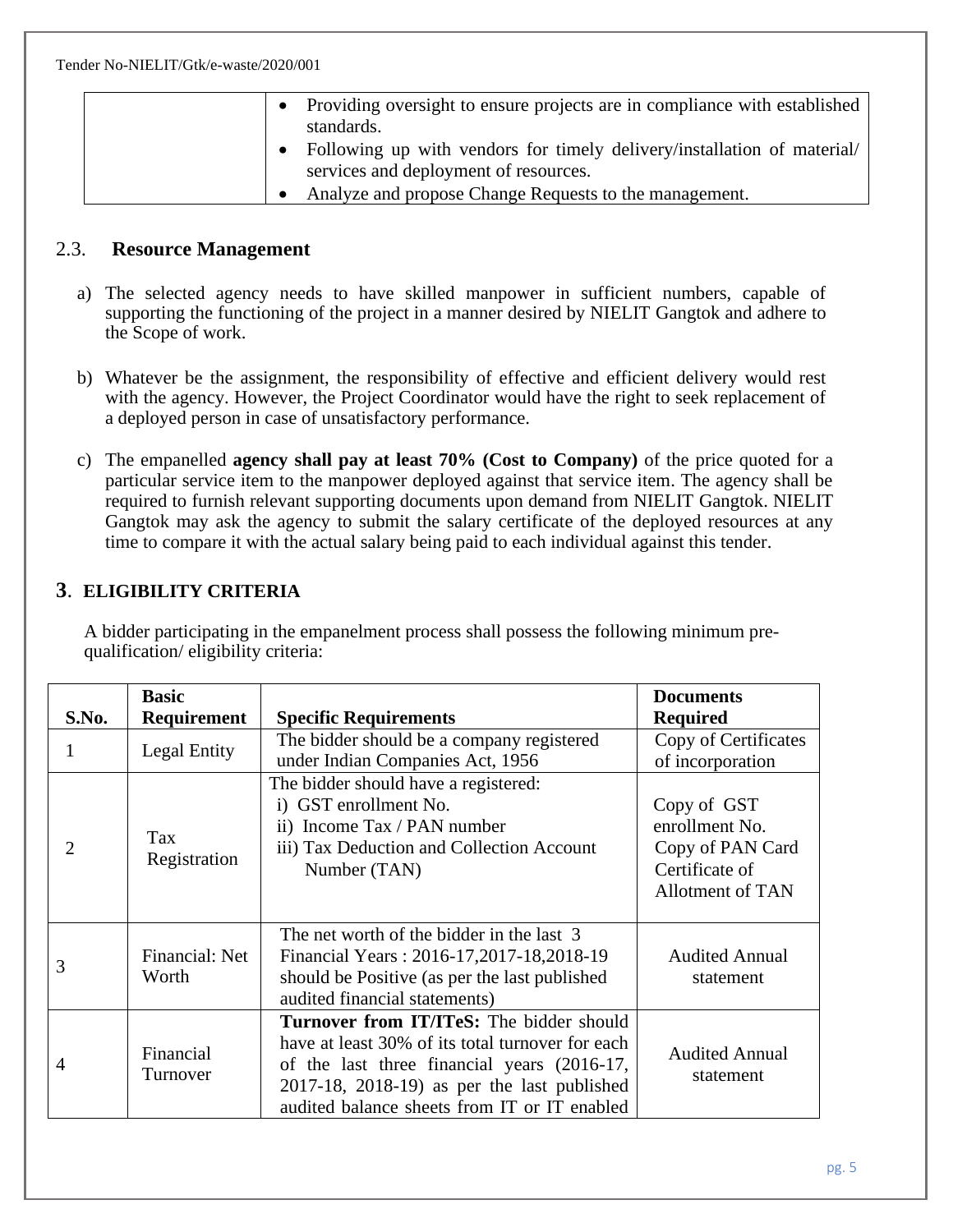|   | Tender No-NIELIT/Gtk/e-waste/2020/001 |                                                                                                                                                                                                                                                                                                                                                                                                                                                                                     |                                                                                                                                                                                                                                                            |
|---|---------------------------------------|-------------------------------------------------------------------------------------------------------------------------------------------------------------------------------------------------------------------------------------------------------------------------------------------------------------------------------------------------------------------------------------------------------------------------------------------------------------------------------------|------------------------------------------------------------------------------------------------------------------------------------------------------------------------------------------------------------------------------------------------------------|
|   |                                       | services.                                                                                                                                                                                                                                                                                                                                                                                                                                                                           |                                                                                                                                                                                                                                                            |
| 5 | Mandatory<br>Undertaking              | Bidder should:<br>• not be insolvent<br>• not have been convicted of any criminal<br>offence related to their professional conduct<br>the making of false statements or<br><sub>or</sub><br>misrepresentations as to their qualifications<br>to enter into a procurement contract<br>• not have been blacklisted by a central /<br>government institution<br>• comply with requirements of Registration<br>under contract labour (Regulation &<br>Abolish) Act, wherever applicable | A self certified<br>letter as per<br>Annexure: Self<br>Declaration                                                                                                                                                                                         |
| 6 | Technical<br>capabilities             | Bidder should have conducted e-waste<br>dismantling and segregation services and have<br>teams in-house for setting up the e-waste<br>dismantling and segregation workshop/shop-<br>floor and providing effective Master Trainer<br>Training using modern methods of education<br>technology at identified location(s).                                                                                                                                                             | The company will<br>have to provide for<br>documents of<br>material which was<br>prepared for training,<br>the master training<br>programme that was<br>conducted and the<br>assistance that was<br>provided for setting<br>up of dismantling<br>facility. |

## 4. **BIDDING PROCESS**

Bidders are advised to study the Bid Document carefully. Submission of the Bid will be deemed to have been done after careful study and examination of all instructions, eligibility norms, terms and requirement specifications in the tender document with full understanding of its implications. Bids not complying with all the given clauses in this tender document are liable to be rejected. Failure to furnish all information required in the tender Document or submission of a bid not substantially responsive to the tender document in all respects or submission of a conditional bid will be at the bidder's risk and may result in the rejection of the bid.

## 4.1. **BID SUBMISSION**

- a) The bidder should give details like name, profile etc. **as per Annexure–Covering Letter** for Technical Bid
- b) The bids submitted must be valid for a period of 180 days from the date of tender opening for placing the initial order. However, the rates should be valid for the initial/extended period of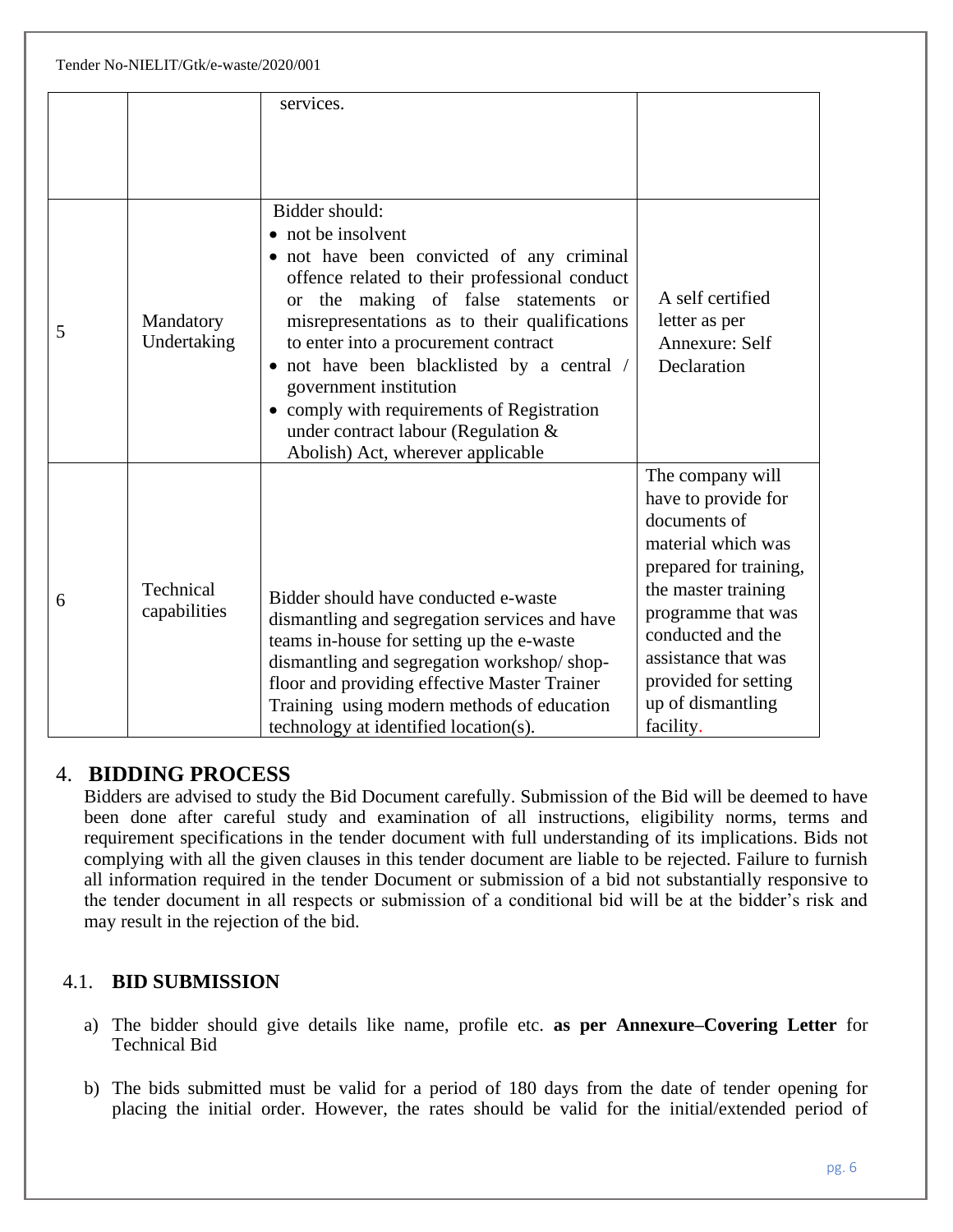empanelment from the date of empanelment. No request will be considered for price revision during the empanelment (contract) period. If necessary, NIELIT Gangtok will seek extension in the bid validity period beyond 180 days. The request and the response thereto shall be made in writing. The bid security provided shall also be suitably extended. The agencies, not agreeing for such extensions will be allowed to withdraw their bids without forfeiture of their EMD. A Bidder granting the request will not be permitted to modify its bid.

c) The Technical Bid and Financial Bid shall be uploaded in**[www.eprocure.gov.in](http://www.eprocure.gov.in/)** except the EMD

## 4.2. **Pre bid meeting**

NIELIT Gangtok shall hold a pre bid meeting with the prospective bidders over video conference or if conditions permit at the meeting room at NIELIT, Gangtok. Queries received from the bidders regarding bidding conditions, bidding process, evaluation criteria, etc., in writing, **up till two days prior to the pre bid meeting**, shall be addressed. **Only those pre-bid queries which are received in the following format shall be entertained:**

|           | <b>Company name</b>               | M/s.                                                            |                                                        |                                       |
|-----------|-----------------------------------|-----------------------------------------------------------------|--------------------------------------------------------|---------------------------------------|
| S.<br>No. | Vendor's Query/<br><b>Comment</b> | <b>Relevant Section / Annexure of</b><br><b>Tender Document</b> | <b>Relevant Content from</b><br><b>Tender Document</b> | <b>Tender Document</b><br>Page<br>No. |
|           |                                   |                                                                 |                                                        |                                       |
|           |                                   |                                                                 |                                                        |                                       |

### 4.3. **Amendment of Tender Documents**

At any time prior to the last date for receipt of bids, NIELIT Gangtok, may, for any reason, whether at its own initiative or in response to a clarification requested by a prospective bidder, modify the tender documents by an amendment/corrigendum. The amendment/corrigendum will be notified on NIELIT Gangtok website, which will be binding on the prospective bidders to consider for quoting.

### 4.4. **Language of Bid**

The Bid prepared by the Bidder, as well as all correspondence and documents relating to the Bid exchanged by the Bidder and NIELIT Gangtok shall be written in English.

### 4.5. **Bidding Cost**

The bidder shall bear all costs associated with the preparation and submission of their bids. NIELIT Gangtok will, in no case, be responsible or liable for those costs, regardless of the outcome of the tendering process

## 4.6. **EMD**

**a) Original copies of EMD along with the covering letter** as per the format provided in Annexure-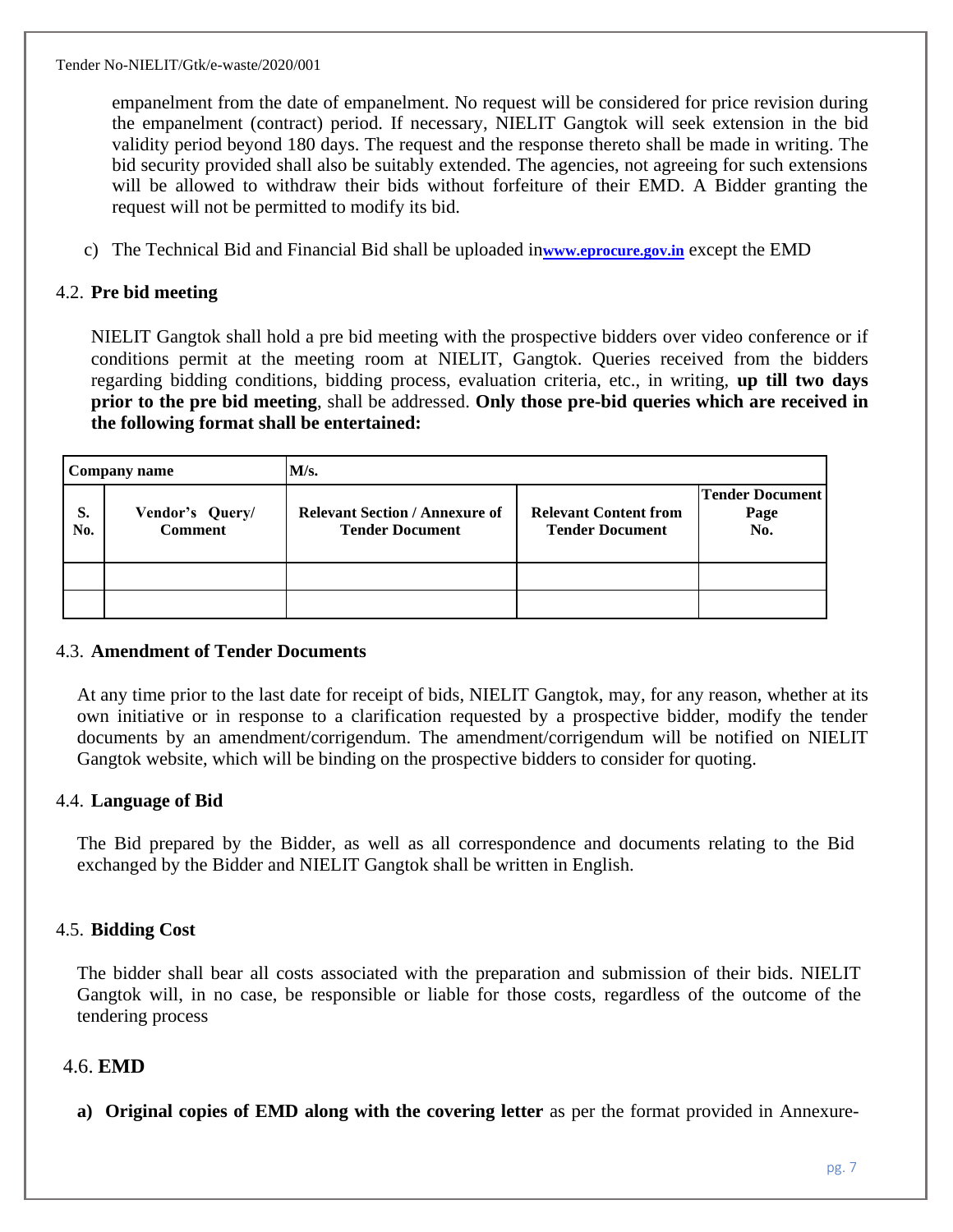Covering Letter should be placed in an envelope that should be sealed and superscripted EMD for NIELIT Gangtok tender for "**Empanelment of agencies for Hiring of support services for Capacity Building & Entrepreneurship Development on E-Waste Management for North East States**". **The envelope should be addressed to the Director In Charge, NIELIT Gangtok and submitted at NIELIT, Gangtok office, Indira By Pass Road, Near KBT Fuels, Sichey, Gangtok – 737101, Sikkim** 

### **OR**

**b) EMD money can directly be deposited to NIELIT Gangtok, Account No -429210110001972, Bank-Bank of India, Gangtok branch, IFSC code- BKID0004292before the due date and time specified.**

### 4.6.1. **Earnest Money Deposit (EMD)**

The Bidder shall furnish, as part of its bid, Earnest Money Deposit (EMD) in the form of Demand Draft or transaction receipt, from a scheduled commercial bank, drawn in favour of NIELIT Gangtok, payable at Gangtok. **The amount of EMD to be submitted is Rs 30,000/-**

The EMD of unsuccessful bidders shall be returned without interest after finalization of the tender. EMD of the successful bidders shall be returned without any interest, on receipt of Security Deposit valid for the period of empanelment / extended empanelment.

### 4.6.2. **Forfeiture of Earnest Money Deposit/Security Deposit**

The Earnest Money Deposit/Security Deposit can be forfeited if a bidder:

- Withdraws its bid during the period of bid validity.
- Does not accept the correction of errors.
- In case of the successful bidder fails to sign the contract within the stipulated time.
- In case of the bidder supplying the false information in the bid.
- Any deviation in the tender condition.

### 4.6. **Last Date for uploading of bids**

- a) Bids, complete in all respects, must be uploaded on**[www.eprocure.gov.in](http://www.eprocure.gov.in/)** within the due date and time. In the event of the specified date for the submission of Bids is declared a holiday, the Bids can be uploaded up to the appointed time on the next working day for which NIELIT Gangtok will make necessary provisions.
- b) NIELIT Gangtok may, at its own discretion, extend the date for uploading of bids. In such a case all rights and obligations of NIELIT Gangtok and the bidders shall be applicable to the extended time frame.
- c) NIELIT Gangtok will not be responsible for any delay on the part of bidders in downloading the tender document or uploading of the bid documents as required in the tender document before the due date and time of submission.
- d) The offers submitted by fax/email or any manner other than specified above will not be considered.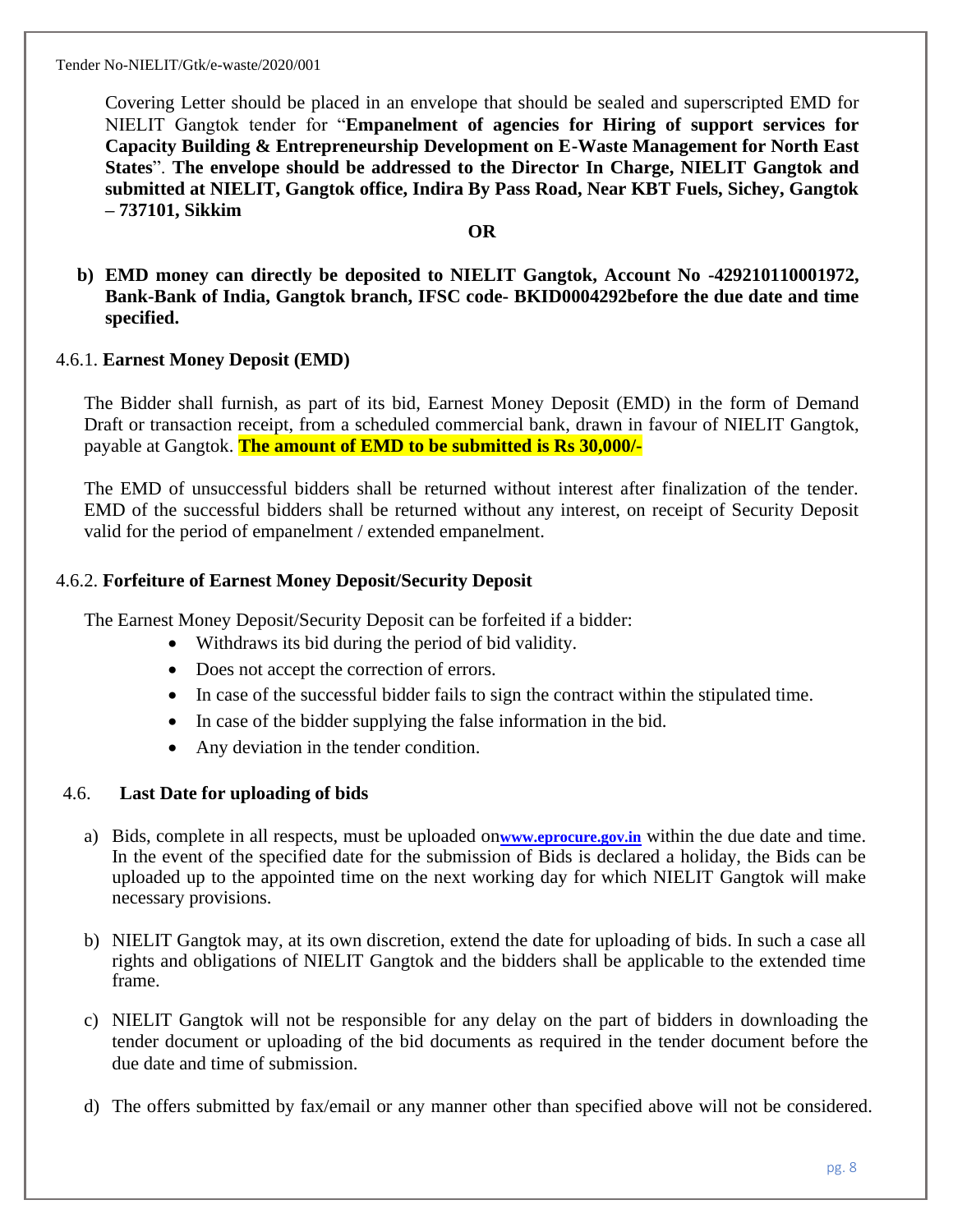No correspondence will be entertained on this matter.

- e) In order to give prospective bidders reasonable time to take the amendment into account in preparing their bids, NIELIT Gangtok may, at its discretion, extend the last date for the receipt of bids. No bid may be modified subsequent to the last date for receipt of bids. No bid may be withdrawn in the interval between the last date for receipt of bids and the expiry of the bid validity period specified by the bidder in the bid. Withdrawal of a bid during this interval may result in forfeiture of bidder's EMD.
- f) Printed terms and conditions of the bidders, as uploaded, will not be considered as forming part of their bid.

## 5. **OPENING AND EVALUATION OF BIDS**

- a) NIELIT Gangtok shall convene the bid opening session on duly notified date where one representative from the agencies, who have successfully uploaded the bid, can participate.
- b) NIELIT Gangtok will download the technical bid from its e-procurement portal of only those agencies whose EMD are found to be in order and each bidding agency can remain present during the bid download process.
- c) The bids will then be passed on to a duly constituted Technical Evaluation Committee (TEC).

### 5.1. **Evaluation of bids**

a) The two stage selection procedure shall be adopted that will proceed as follows:

The first stage proposal will consist of technical bid and the second stage will be financial bid. The financial bids shall be opened only for successful technically qualified bidders based on the evaluation of technical bid. A decision as to whether or not a bidder will be qualified will be based on the bidder's experience demonstrated by the bidder in response to the requirements of the RFP document, as evaluated by Technical/Financial evaluation committee duly constituted by NIELIT Gangtok.

- b) When deemed necessary, NIELIT Gangtok may seek clarifications on any aspect of the bid from the bidder. However, that would not entitle the bidder to change or cause any change in the substance of the bid submitted or price quoted. The request for clarification and the response shall be in writing. If the response to the clarification is not received before the expiration of deadline prescribed in the request, NIELIT Gangtok reserves the right to make its own reasonable assumptions at the total risk and cost of the Bidder. This would also not mean that their bid has been accepted.
- c) **Completeness of Bids:** NIELIT Gangtok will examine the bids to determine whether they are complete, whether they meet all the conditions of the contract and whether any computational errors have been made, whether required sureties have been furnished, whether the documents have been properly signed, and whether the bids are generally in order.
- d) **Rectification of Errors:** Arithmetical errors will be rectified on the following basis. If there is a discrepancy between the unit price and the total price that is obtained by multiplying the unit price and quantity, the unit price shall prevail and the total price shall be corrected. If there is a discrepancy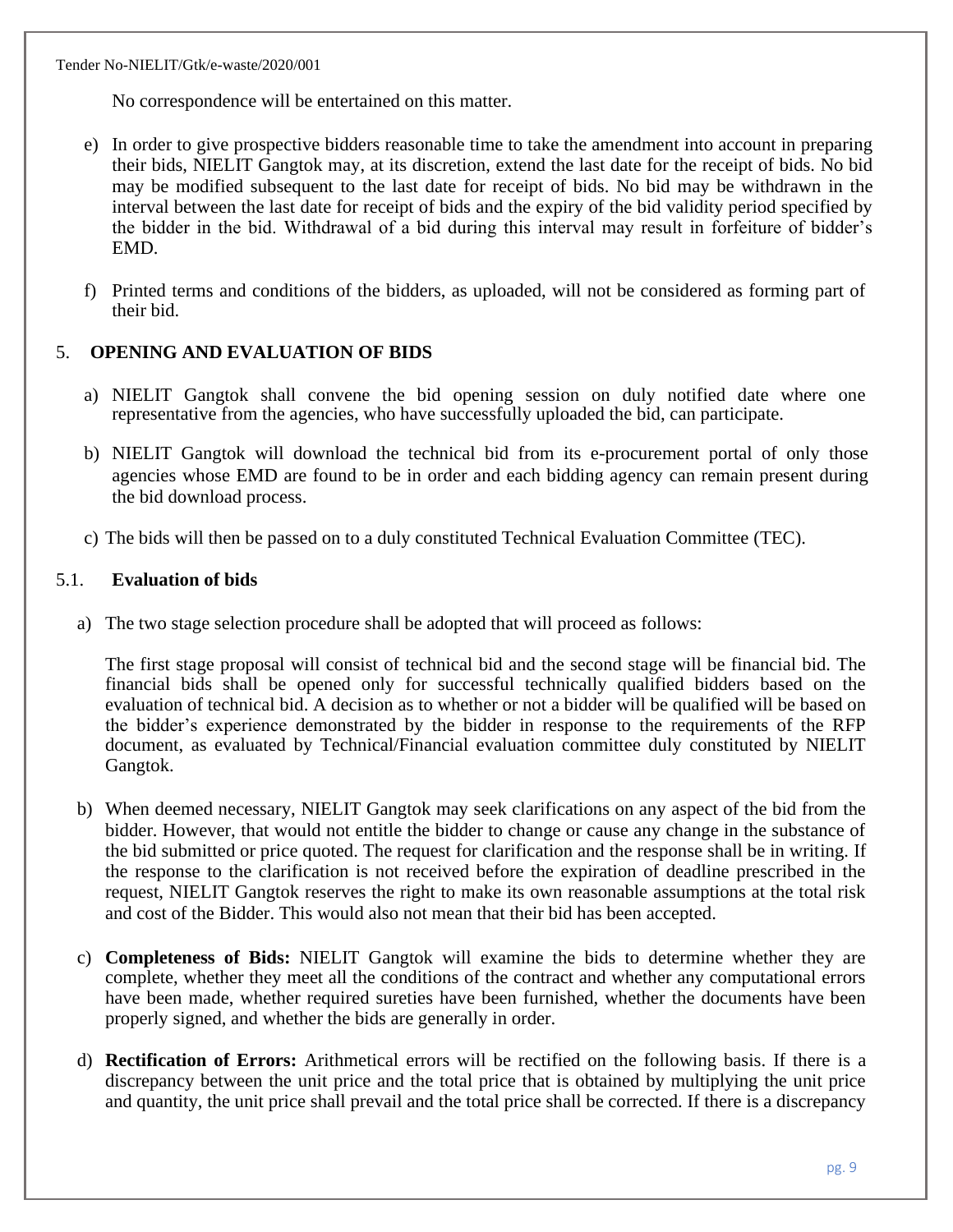between words and figures, the amount in words shall prevail. If the bidder does not accept the correction of errors, its bid will be rejected and its EMD may be forfeited.

NIELIT Gangtok may waive any minor informality or non-conformity or irregularity in a bid, provided such waiver does not prejudice or affect the relative ranking of any other bidder.

- e) **Rejection of Bid:** If a bid is not responsive and not fulfilling all the conditions it will be rejected by NIELIT Gangtok and may not subsequently be made responsive by the bidder by correction of the non-conformity. In case any of the bid documents is found corrupt or not in proper format as per tender document, the bid shall be rejected.
- f) Any effort by a bidder to influence NIELIT Gangtok bid evaluation, bid comparison or contract award decisions may result in the rejection of its bid and forfeiture of the bidder's EMD.
- g) NIELIT Gangtok reserves the right to accept any bid, and to cancel/abort the Tender process and reject all bids at any time prior to award of Contract, without thereby incurring any liability to the affected agencies or agencies and of any obligation to inform the affected agencies of the grounds for NIELIT Gangtok action.
- h) NIELIT Gangtok also reserves the right to float a fresh tender any time during the period of empanelment for this tender without assigning any reason.

### 5.1.1. **Technical Evaluation**

- a) The technical bids will be evaluated by a duly constituted Technical Evaluation Committee (TEC). The first process for the TEC is to examine the eligibility of the agencies as per the tender specifications. Bids, not satisfying the eligibility criteria will be rejected. However, the TEC reserves the right to call for additional information from the bidders to fully establish their eligibility.
- b) Subsequently, the TEC would examine the technical details and may ask for additional information and may call the eligible bidders for a presentation of the projects handled by them as quoted in their bids. The time limit, in which the bidders have to submit the additional information or present their projects, will be decided by the TEC and its decision will be final in this regard. The bidders shall also assist the TEC in getting relevant information from the bidders' references. Bidders failing to adhere to the specified time limit will not be considered for further evaluation.

## 5.1.2. **Financial Evaluation**

- a) Financial bids of only technically qualified bidders shall be opened on a date and time duly notified, in the presence of bidder's representative who chose to remain present.
- b) L1 agency shall be the one quoting least values in Financial Bid. In case more than one agency quoted the same value, then the agency having the maximum total average turnover as per the CA Certificate submitted for eligibility will be reckoned as L1
- c) The lowest quoting bidder  $(L1)$  will be determined on the basis of the lowest quote, as quoted in the financial bid
- d) If L1 bidder failed to quote for any of the constituent items in the Financial Bid Performa or quoted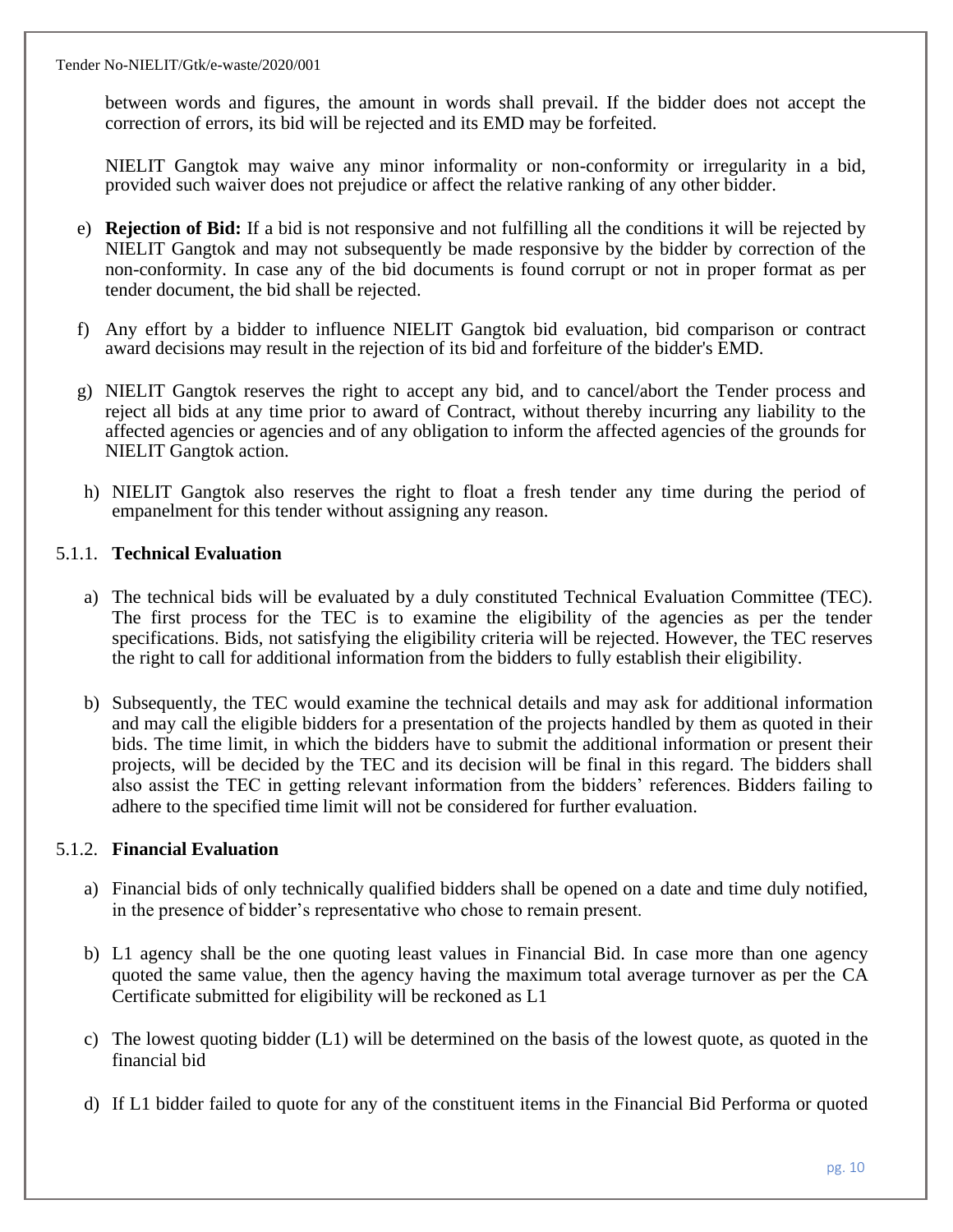zero or incredibly low rates for any of the constituent items then its bid will be rejected and EMD will be forfeited. The next successive lowest quoting bidder will be declared as L1, if found in order as per tender terms and condition and so on.

e) The rates quoted by L1 bidders in Financial Bids shall be accepted as the tender rates.

## 6. **AWARD OF CONTRACT (EMPANELMENT)**

- a) Before the expiry of the period of validity of the proposal, NIELIT Gangtok shall notify the successful bidder in writing, that its bid has been accepted. The bidder shall acknowledge in writing receipt of the notification of award, failing which the offer will be treated as withdrawn and EMD forfeited.
- b) Upon the successful bidder furnishing his acknowledgement, NIELIT Gangtok shall promptly request the bidder to provide Security Deposit. On receipt of the Security Deposit NIELIT Gangtok shall prepare the contract agreement/empanelment letter and discharge the EMD.
- c) The bidders selected for empanelment will submit the security deposit in the form of Bank Guarantee from a scheduled commercial bank for the duration of the empanelment or extended period, if any, in favour of NIELIT, Gangtok ,the amount of which shall be governed as per the below :

### **The amount of Security Deposit to be submitted shall be 2% of the total bid Amount.**

- d) The incidental expenses for execution of agreement / contract shall be borne by the successful bidder.
- e) The conditions stipulated in the contract shall be strictly adhered to and violation of any of these conditions by the selected bidder will entail termination of the contract without prejudice to the rights of the NIELIT Gangtok. In addition, NIELIT Gangtok shall be free to forfeit the EMD/Security deposit and getting the assigned work done from alternate sources at the risk and cost of the defaulting bidder.
- f) During empanelment period, if the bidder's name got changed due to acquisition, amalgamation etc., the bidder must inform NIELIT Gangtok with all required documents within one month of its name change, failing which the empanelment will be cancelled and EMD forfeited.

## 7. **PAYMENT TERMS AND SCHEDULE**

a) The payment to the agency will be made on quarterly basis depending upon the actual duration of the support services rendered at NIELIT office after availing service.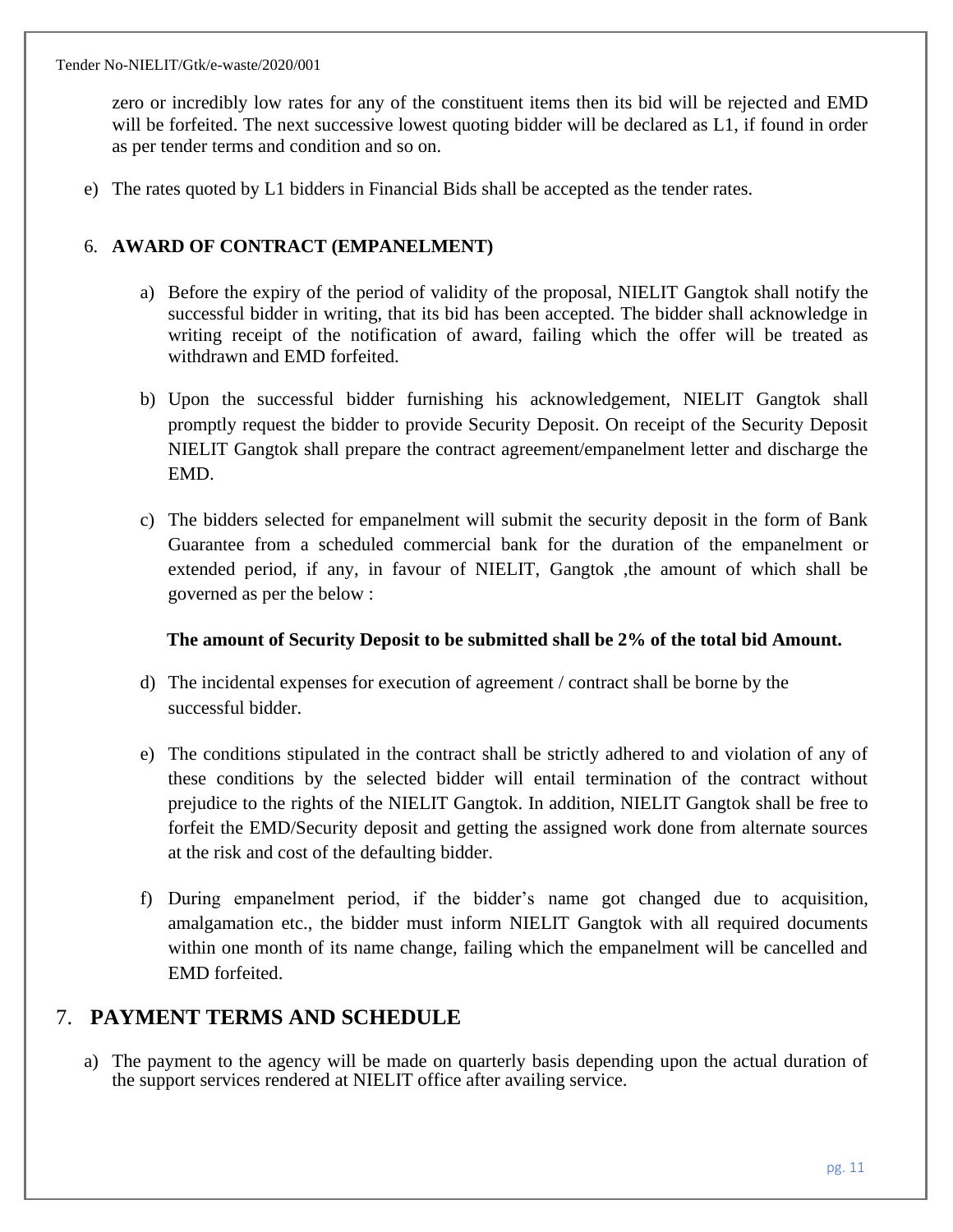- b) In case of a milestone based assignment, the payment to the agency shall be made after completion of the milestone on the basis of actual man-month of services rendered for achieving the particular milestone.
- c) The agency will submit Pre-receipted bills in triplicate (having details of concerned work-order number, Date and Project-Number of NIELIT Gangtok) on monthly basis in the name of NIELIT Gangtok by the  $5<sup>th</sup>day$  of the succeeding month along with satisfactory Performance Report(s) duly signed by NIELIT Gangtok or the end-customer. Payment will be made within 30 days of submission of the Bill along with all the completed documents and after deducting the applicable taxes etc.
- d) Payments shall be subject to deductions of any amount for which the agency is liable under the empanelment or tender conditions. Further all payments to agency will be made subject to deduction of applicable taxes and penalty, if any, as per Government of India rules.
- e) TA/DA shall be payable directly by the client on production of travel documents in original and approval of NIELIT Gangtok for undertaking such tour in project interest. However TA/DA should not exceed 5% of the work order value
- f) Taxes and Levies payable to Government of India would be paid extra as applicable from time to time.
- g) It is the binding duty of the empanelled agency to regularly pay the deployed manpower their entitlements like monthly salaries/wages and the documentary proof of the salary paid as per the terms and conditions of the empanelment may be asked to be submitted to NIELIT Gangtok, whenever deemed necessary, for the processing of the bills.
- h) In case the submission of monthly bills to NIELIT Gangtok is delayed by the agency beyond 15 days from the last day of the month in which the services has been provided, the entire liability towards payment of interest/penalty to the tax authorities would be borne by the respective agency so that NIELIT Gangtok is not burdened unnecessarily with this amount/penalty etc.. The entire amount will be deducted from the payment due to respective agency.

## 8. **DELIVERY OF SERVICES**

- a) The empanelled agency will undertake all the indicative activities defined in the detailed Scope and any other associated activities. Adequate resources will be deployed by the empanelled agency so that no activities are lost sight of and all of them are handled with reasonable efficiency.
- b) The empanelled agency will plan and prepare time-chart for all the activities, in consultation with NIELIT Gangtok/User Department and ensure that the activities are performed within the specified time frames. From time to time NIELIT Gangtok/User Department will review the time frame requirements and will issue the work-order accordingly.
- c) The agency will devise the procedures to take proper backups of data to overcome any stoppage of service. In case of data loss for whatever reasons, it shall be the responsibility of the agency to restore the data from the backup within a maximum period of one day. However the agency will not be held responsible for the system failures, if any.
- d) To discharge its responsibility, the agency will deploy experienced resources with proven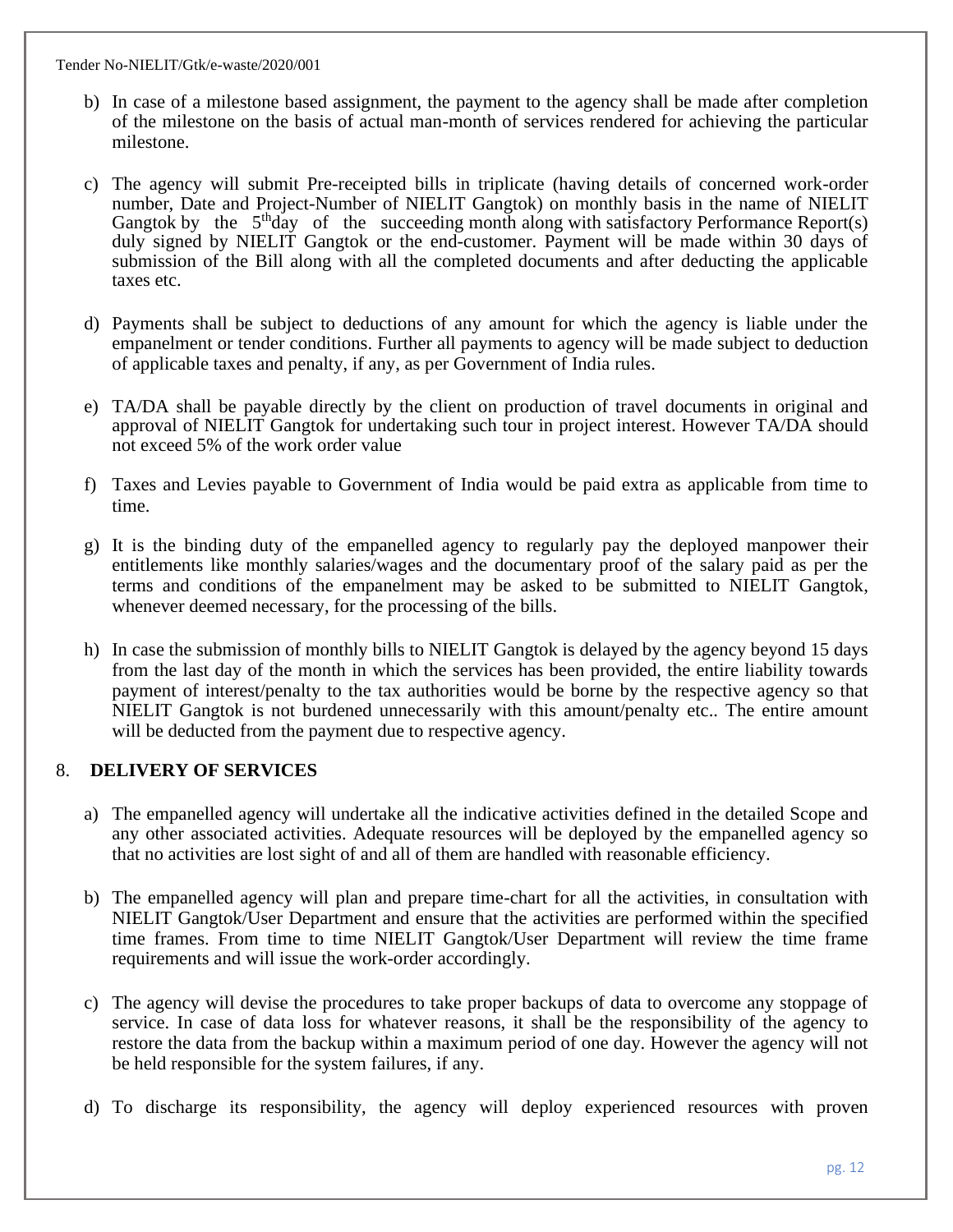competence and rich working experience. They will have to replace any resource with unsatisfactory performance with immediate replacement as and when it is brought into their notice.

e) The agency will strategize to deliver in high grades on all the obligations assigned to it. The agency will maintain the details of all activities undertaken by their deployed staff on current basis and will release periodic consolidate reports so that NIELIT Gangtok carry good sense of all significant matters. The agency will contribute and assist in establishing sound procedures and effective controls over the activities addressed by NIELIT Gangtok or its clients.

## 9. **PENALTY**

- a) So whether the agencies get their personnel trained after receipt of the work order from NIELIT Gangtok or in advance, the support service in response to a work order (viz the deployment of all the manpower resources mentioned in the work-order as per the date-of-joining mentioned in the work-order) should start **within 10 days**.
- b) Any unjustified and unacceptable delay in extending the support service as mentioned above will render the agency liable to pay Penalty Charges @1% per day of the total value (excluding taxes and levies etc.) of that resource mentioned in the work-order for next 15 days, beyond which NIELIT Gangtok will be free to cancel the work order and get the work done through alternate sources at the cost and risk of the defaulting agency. The work order will be cancelled and work order cancellation charges @10% of the work order value will be applicable, which will be realized from pending payments of the agency or from the security deposit or by raising claims.
- c) In order to avoid amendments in the work-orders, the empanelled agencies are advised not to deploy any resource after the expiry of its permissible time line including the applicable penalty period (viz Date-of-joining plus 10 days as the case may be plus 15 days penalty period); the concerned work-order will be automatically treated as restricted or cancelled for all the nondeployed resources.
- d) Further, in case the date-of-joining of any resource as mentioned in the work-order differs as per the actual-date-of-deployment but falls well within the permissible time line (viz Date-of-joining plus 10 days as the case may be plus 15 days penalty period) then also there is no requirement of any amendment in the work-order and the FROM and END date of that particular resource of the work-order will be automatically treated as amended based on the actual date-of-deployment & period of deployment.

The agency staff would strive to render the support services to the satisfaction of NIELIT Gangtok/client within the time line agreed in consultation with NIELIT Gangtok or its client. For three defaults on the time-frame, NIELIT Gangtok will have the option to cancel the contract/agreement/work-order and forfeit the EMD/Security Deposit and get the work done through alternate sources at the cost and risk of the agency. The work order will be cancelled and work order cancellation charges @10% of the work order value will be applicable, which will be realized from pending payments of the agency or from the security deposit or by raising claims.

e) For this tender, there is no provision of any leave for the deployed personnel rendering the support services. In case a deployed person is granted a leave by the empanelled agency or the deployed person remains on leave of their own or with the permission of user-department/endcustomer or leaves the job in between (because of unsatisfactory performance or any other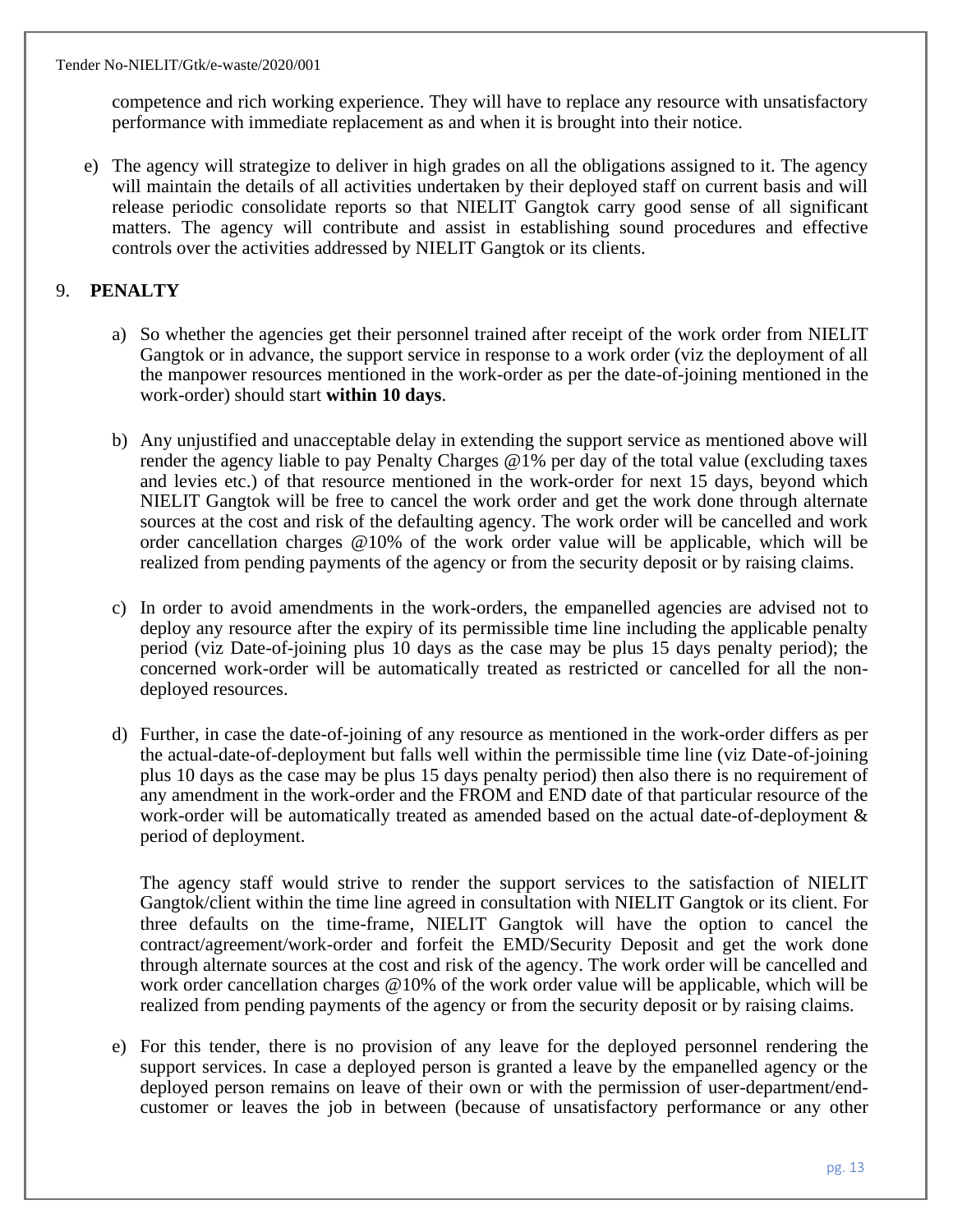reason), then alternate equivalent resource is to be posted by the agency with immediate effect. NIELIT Gangtok will not make any payment for the duration when the required services are not rendered by the appointed agency and in case no substitute has been deployed; the Penalty equivalent to 2 times of the per day cost of the hired services (for the next 10 days) shall be deducted from the respective monthly bill of the agency if the replacement has not been made within 2 working days. In case the empanelled agency does not provide any replacement of the resource even after 10 days of his/her leaving; the work-order will be automatically treated as restricted for the period equal to actual period of services rendered by the leaving resource.

- f) It is the binding duty of the agency empanelled to regularly pay (before 10th of every month) the deployed manpower their entitlements like monthly salaries/wages. NIELIT Gangtok does not expect any employee related complaints to escalate to the organization where the support services are provided for NIELIT Gangtok. A penalty of 1% of agency's billed shall be applicable for the month in which such instance is brought to the notice of NIELIT Gangtok.
- g) For three instances of either cancellation of the work order or not accepting the work order, the empanelment will be cancelled and Security Deposit will be forfeited. Besides, the agency will be debarred from quoting for NIELIT Gangtok tenders for the next three years.
- h) The penalty will also be applicable on the misuse/damage of NIELIT Gangtok or its client equipment. NIELIT Gangtok penalty decision will be final and binding on the empanelled agency in such cases. Further, the penalty will be applicable for established negligence of a resource and not for the delay / damage otherwise.

## 10. **INDEMNITY**

- a) NIELIT Gangtok stand indemnified of all legal obligations, past/present/future, the empanelled agency may have with its professionals.
- b) NIELIT Gangtok stand absolved for any liability on account of death or injury sustained by the staff deployed by the empanelled agency during the performance of the empanelment and also for any damages or compensation due to any dispute between the empanelled agency and its staff.

The empanelled bidder will indemnify NIELIT Gangtok of any infringement of third party rights be they under the Patents Act or the IPR.

### **11. CONFIDENTIALITY**

The empanelled bidder and their deployed personnel will not, either during the term or after expiration of this contract, use, sell, disclose any proprietary or confidential information relating to the software, services, contract or business or operations of NIELIT Gangtok or its clients without the prior written consent of NIELIT Gangtok.

The empanelled agencies have to sign the Non-Disclosure Agreement with NIELIT Gangtok.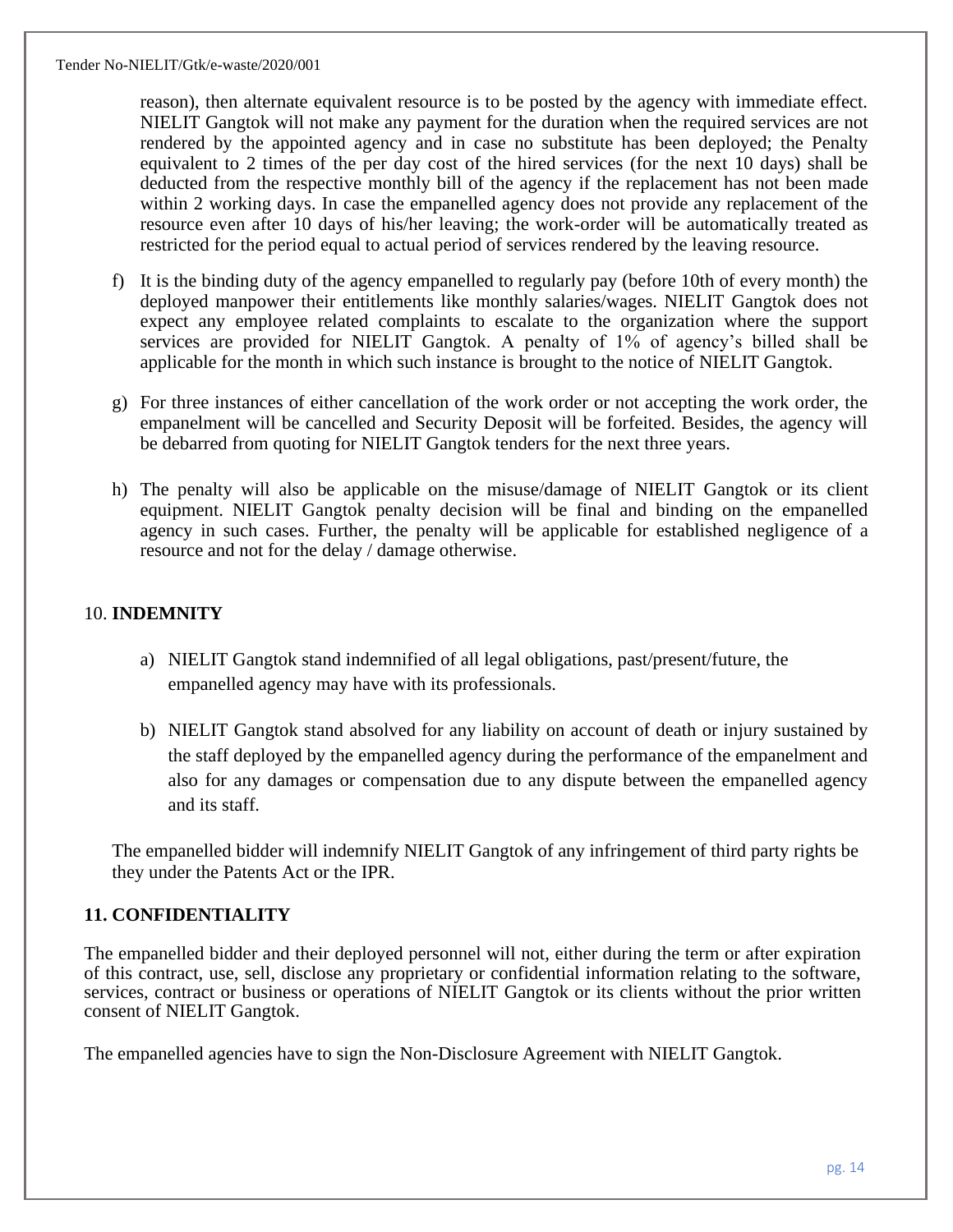## **12. SECURITY**

- a) The bidder will ensure that no information about the software, hardware, database and the policies of the client organization is taken out in any form including electronic form or otherwise, by the manpower posted by them.
- b) The bidder or its deployed personnel, by virtue of claim any rights on the work performed by them. NIELIT Gangtok/Client will have absolute rights on the work assigned and performed by them. Neither any claims of the bidder or its deployed professionals will be entertained on the deliverables.

## **13. GENERAL TERMS & CONDITIONS**

- a) Consortiums are not allowed for the scope of this tender.
- b) All the deployed requisite manpower by the empanelled agency for against work order as per the terms and conditions of the Tender must be a permanent employee of the organization and no subcontracting is allowed.
- c) The agency should have proven IT enablement through which NIELIT Gangtok should be provided access to view individual work order level details, payment of salaries/wages for the deployed manpower. NIELIT Gangtok may ask the bidders to demonstrate their capability as per this clause to determine their eligibility for empanelment at the time of technical evaluation.
- d) NIELIT Gangtok may by written notice, sent to the selected agency, terminate the work order and/or the Contract, in whole or in part at any time of its convenience. The notice of termination will specify that termination is for NIELIT Gangtok convenience, under the work-order and/or the contract is terminated and the date upon which such termination becomes effective. NIELIT Gangtok reserves the right to cancel the remaining part and pay to the selected agency an agreed amount for partially completed Services.
- e) In the event of the bidding company's or the concerned division of the company being taken over / bought over by another company, all the obligations under the agreement with NIELIT Gangtok, should be passed on for compliance by the new company / new division in the negotiation for their transfer.
- f) All panel agencies automatically agree with NIELIT Gangtok for honoring all aspects of fair trade practices in executing the work orders placed by NIELIT Gangtok.
- g) The selected bidder will be responsible for any damage to equipment, property and third party liabilities caused by acts on part of its deployed manpower. All equipment will be used only for the purpose of carrying out legitimate business and will not be put into any other use.
- h) NIELIT Gangtok will be free to allocate the work to any of the empanelled agencies or to an agency of User Department's choice.
- i) Depending on the project needs, NIELIT Gangtok may empanel more agencies at a later date from out of the technically qualified agencies who agree to match the L1 rates.
- j) Agency should furnish copies of all appointment documents of the deployed manpower to NIELIT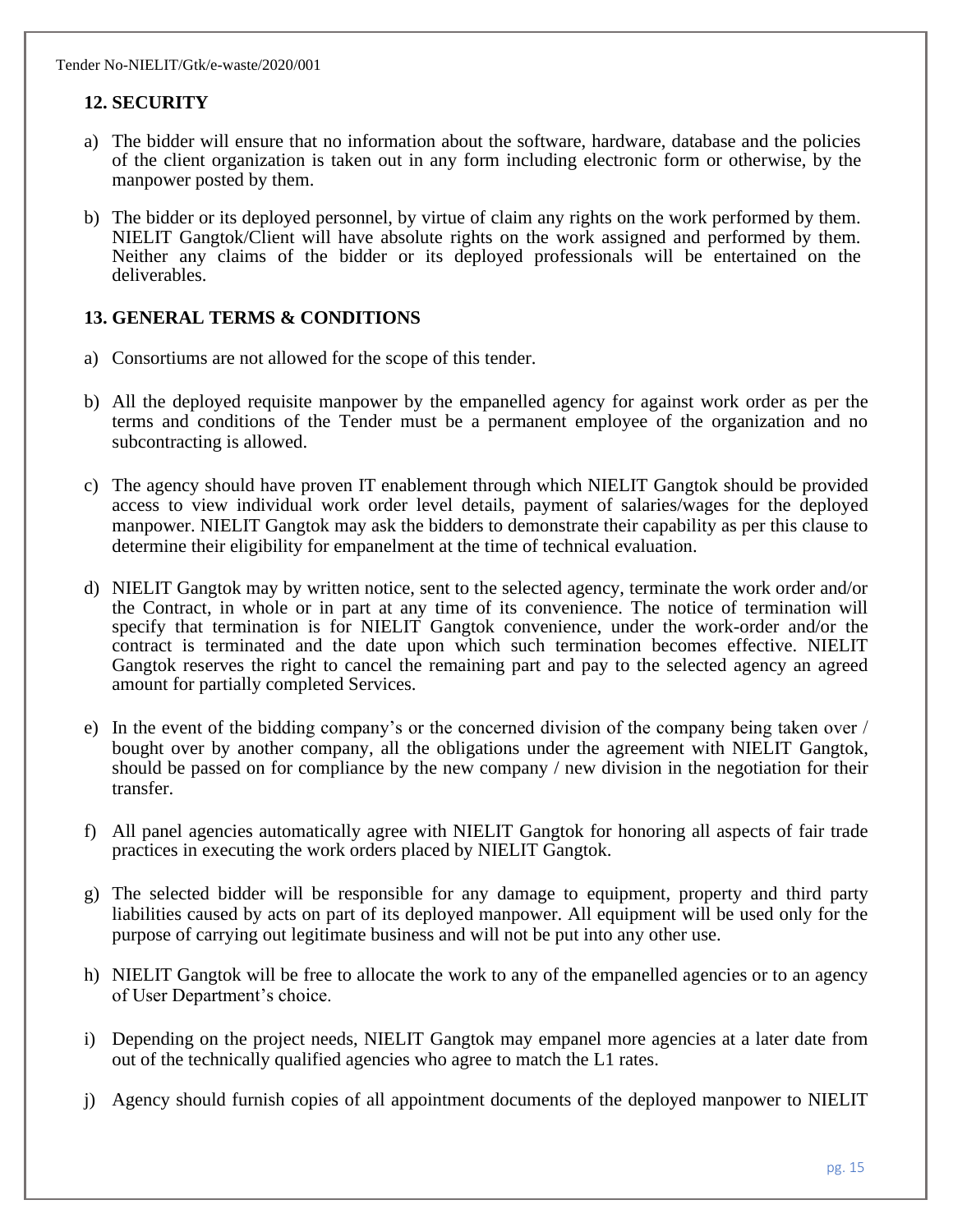Gangtok for its records from time to time

- k) The empanelled agency will be required to undertake the work in any part of India.
- l) Work order will be placed on the empanelled bidder(s) in hardcopy format or in softcopy mode either through e-mail containing the scanned copy of the Work Order or an alert through e-mail for downloading the Work Order from the official Web Site of NIELIT Gangtok.
- m) Objection, if any, to the Work Order must be reported to NIELIT Gangtok by the selected bidder within five (5) working days counted from the Date of Issue of Work Order for modifications, otherwise it is assumed that the selected bidder has accepted the Work Order in totality. This is applicable in case of electronic publishing/delivery of Work Order also.
- n) The bidder will get the police verification done of the deployed manpower.
- o) Retaining a candidate deployed by the agency shall be the prerogative of NIELIT Gangtok and no resource change shall be made without written consent of the concerned Project Coordinator.
- p) For the manpower deployed, the bidder will keep with them, their Aadhaar Number, Permanent Account Number (PAN), present and permanent address, educational and technical qualification details, character verification certificates, specimen signature and two passport size photographs and furnish this details/information to NIELIT Gangtok, as and when required. On NIELIT Gangtok projects only character verified resources would be deployed and it will be the responsibility of the bidder to verify the details of its deployed manpower.
- q) The bidder shall be solely responsible for discharge of all the legal obligations/ statutory requirements under various labor legislations as may be in force from time to time so far as the workmen engaged by him for this work are concerned. Such deployed manpower or the bidder will have no right or claim of any kind from NIELIT Gangtok or its clients.
- r) Staff of the agency must carry Identity card issued by the agency while on duty at NIELIT Gangtok or at identified site. Be it private or public areas, the employees are to be frisked/ checked by the security personnel, both while entering and leaving the premises
- t) NIELIT Gangtok will not reimburse any amount towards Provident Fund, Employees Insurance or Bonus or any other funds/contribution in the scheme which Government may make it mandatory or introduced in future. These issues must be settled between the empanelled agencies and the manpower supplied by them from time to time as per the government rules and regulations.
- u) The responsibility of fulfilling the requirements of EPF, ESIC and other allowances of the deployed manpower shall be of the empanelled agency. NIELIT Gangtok or its clients shall remain indemnified of any conflict of such nature arising between the agency and its employees. NIELIT Gangtok may ask the empanelled agency to submit documentary proofs of such nature as and when need arises.
- v) The selected bidder will provide escalation matrix for problem resolution.
- w) Bid documents submitted by the bidder in hard copies (if any, as per the requirements of the tender document) have to be signed and stamped by the authorized signatory of the bidder.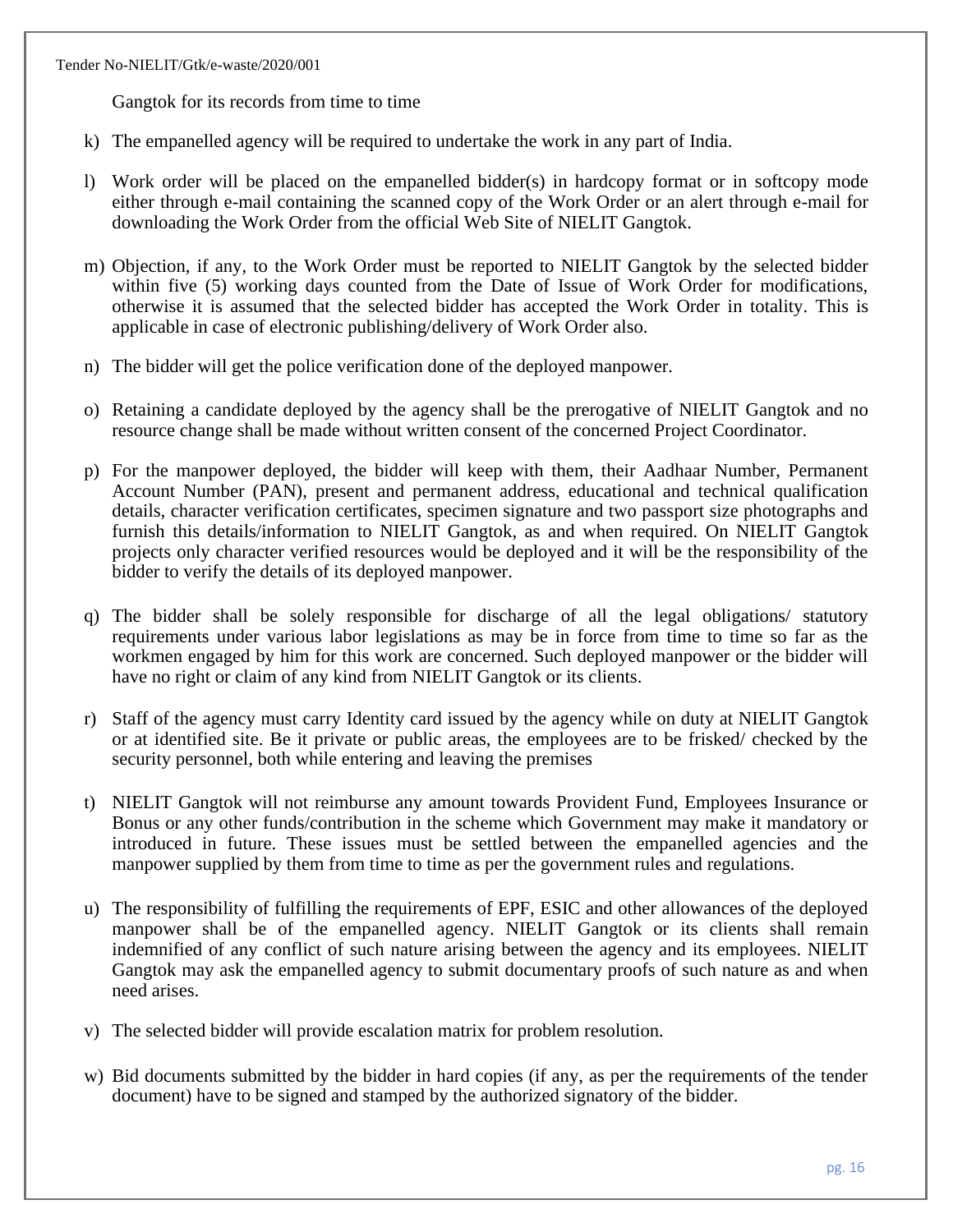## **14. TERMINATION OF CONTRACT**

## **14.1. Termination by NIELIT Gangtok**

NIELIT Gangtok reserves the right to suspend any of the services and/or terminate this agreement in one or more of the following circumstances by giving 30 days notice in writing:

- In case NIELIT Gangtok finds illegal use of connections, hardware and software tools that are dedicated to NIELIT Gangtok or its clients only.
- In case the empanelled agency is not paying salary continually for 2 months or three defaults in payment of salary in a year to the manpower against the work order as per the terms and condition of the tender. NIELIT Gangtok may ask the empanelled agency to provide proof of salary transaction to the manpower deployed by them.
- In case the empanelled agency is not meeting the Qualification, experience of the manpower as per the terms and conditions of the tender.
- In case the empanelled agency is not providing benefits of PF/EPF, ESIC etc. to the manpower. In case the empanelled agency is not depositing TDS deducted from salary of the manpower to Income Tax Department.

NIELIT Gangtok reserves the right to suspend any of the services and/or terminate this agreement in the following circumstances by giving 90 days notice in writing:

### 14.2. **Termination for Insolvency, Dissolution etc.**

NIELIT Gangtok may at any time terminate the contract by giving written notice to the qualified bidder without compensation to the qualified bidder, if the qualified bidder becomes bankrupt or otherwise insolvent or in case of dissolution of firm or winding up of company, provided that such termination will not prejudice or effect any right of action or remedy which has accrued thereafter to NIELIT Gangtok.

### **14.3. Termination for Default:**

NIELIT Gangtok may without prejudice to any other remedy for breach of contract, (including forfeiture of security deposit) by written notice of default sent to the empanelled agency, terminate the contract in whole or in part after sending a notice to the empanelled agency in this regard.

- a) If the empanelled agency fails to deliver any or all of the services within the time period(s) specified in the contract, or any extension thereof granted by NIELIT Gangtok, or
- b) If the empanelled agency fails to perform any other obligation under the contract.

## **14.4. Termination for Convenience**

NIELIT Gangtok may by written notice, sent to the selected bidder, terminate the work order and/or the Contract, in whole or in part at any time of its convenience. The notice of termination will specify that termination is for NIELIT Gangtok's convenience, the extent under the work-order and/or the contract is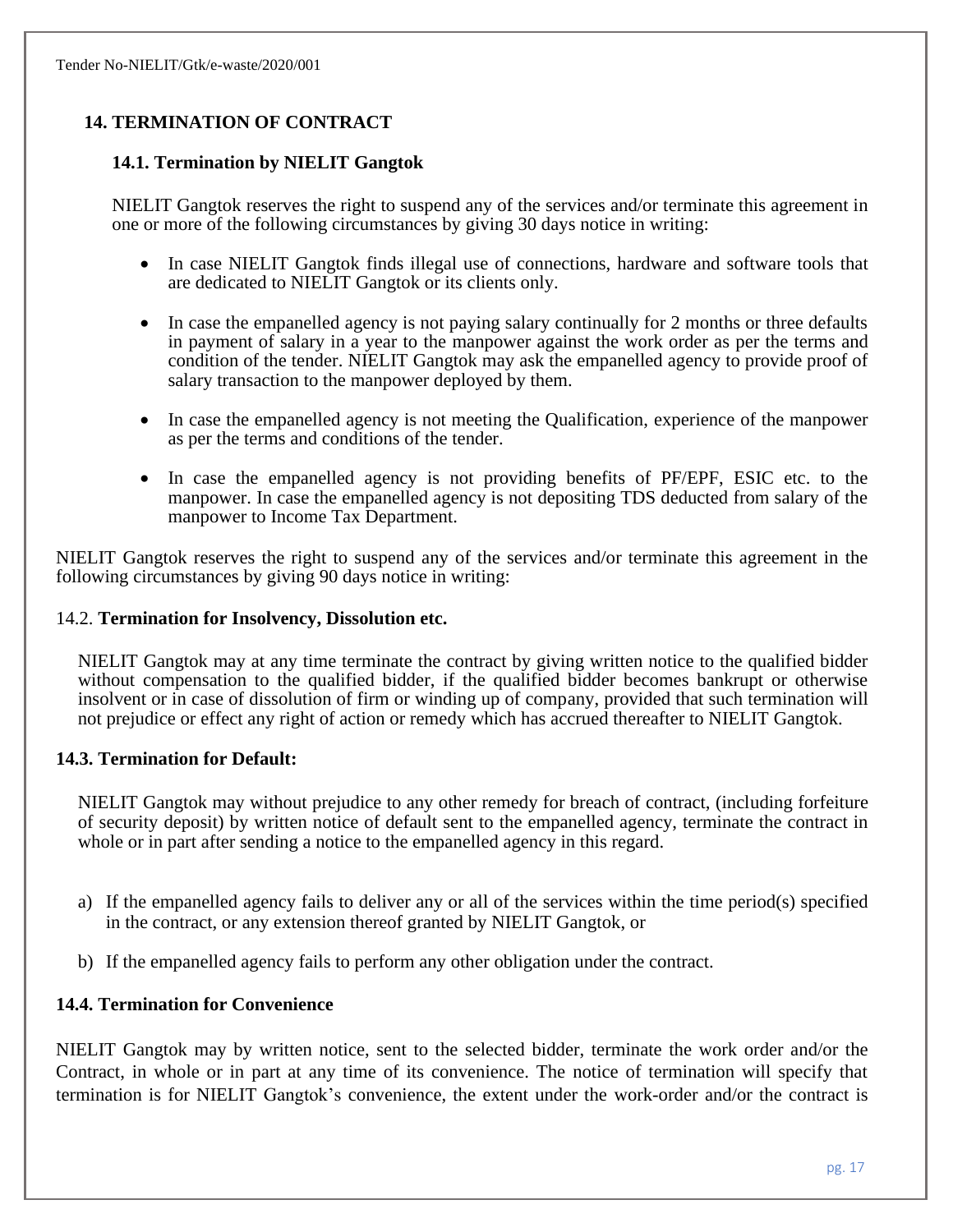terminated and the date upon which such termination becomes effective. NIELIT Gangtok reserves the right to cancel the remaining part and pay to the selected bidder an agreed amount for partially completed Services.

## **14.5. Conditions for Termination**

- a) Upon occurrence of an event of default as set out in above clauses, either party will deliver a default notice in writing to the other party which shall specify the event of default, and give the other party an opportunity to correct the default.
- b) At the expiry of notice period, unless the party receiving the default notice remedied the default, the party giving the default notice may terminate the agreement.

## **14.6. No Claim Certificate**

The qualified bidder shall not, be entitled to make any claim, whatsoever, against NIELIT Gangtok or its clients under or by virtue of or arising out of this contract nor shall NIELIT Gangtok or its clients entertain or consider any such claim after Bidder shall have signed a "no claim" certificate in favor of NIELIT Gangtok or its client in such forms as shall be required by NIELIT Gangtok after the works are finally accepted.

## **14.7. Suspension**

NIELIT Gangtok may by a written notice of suspension, suspend all payments to the qualified bidder under the contract, if the qualified bidder failed to perform any of its obligations under this contract, (including the carrying out of the services) provided that the such notice of suspension:

- Shall specify the nature of the failure and
- Shall request the qualified bidder to remedy such failure within a specified period from the date of' issue of such notice of suspension.

## **15. FORCE MAJEURE**

- a) Force majeure clause will mean and be limited to the following in the execution of the contract / work-orders placed by NIELIT Gangtok:-
	- War / hostilities.
	- Riot or Civil commotion.
	- Earthquake, flood, tempest, lightning or other natural physical disaster.
	- Restriction imposed by the Government or other statutory bodies, which is beyond the control of the agencies, which prevent or delay the execution of the order by the agency.
- b) The agency will advise NIELIT Gangtok in writing, duly certified by the local Chamber of Commerce, the beginning and the end of the above causes of delay, within seven days of the occurrence and cessation of the force majeure conditions. In the event of a delay lasting for more than one month, if arising out of clauses of force majeure, NIELIT Gangtok reserves the right to cancel the order without any obligation to compensate the agency.

### **16. ARBITRATION**

NIELIT Gangtok and the agency will make every effort to resolve amicably, by direct negotiation, any disagreement or dispute arising between them under or in connection with the agreement/wok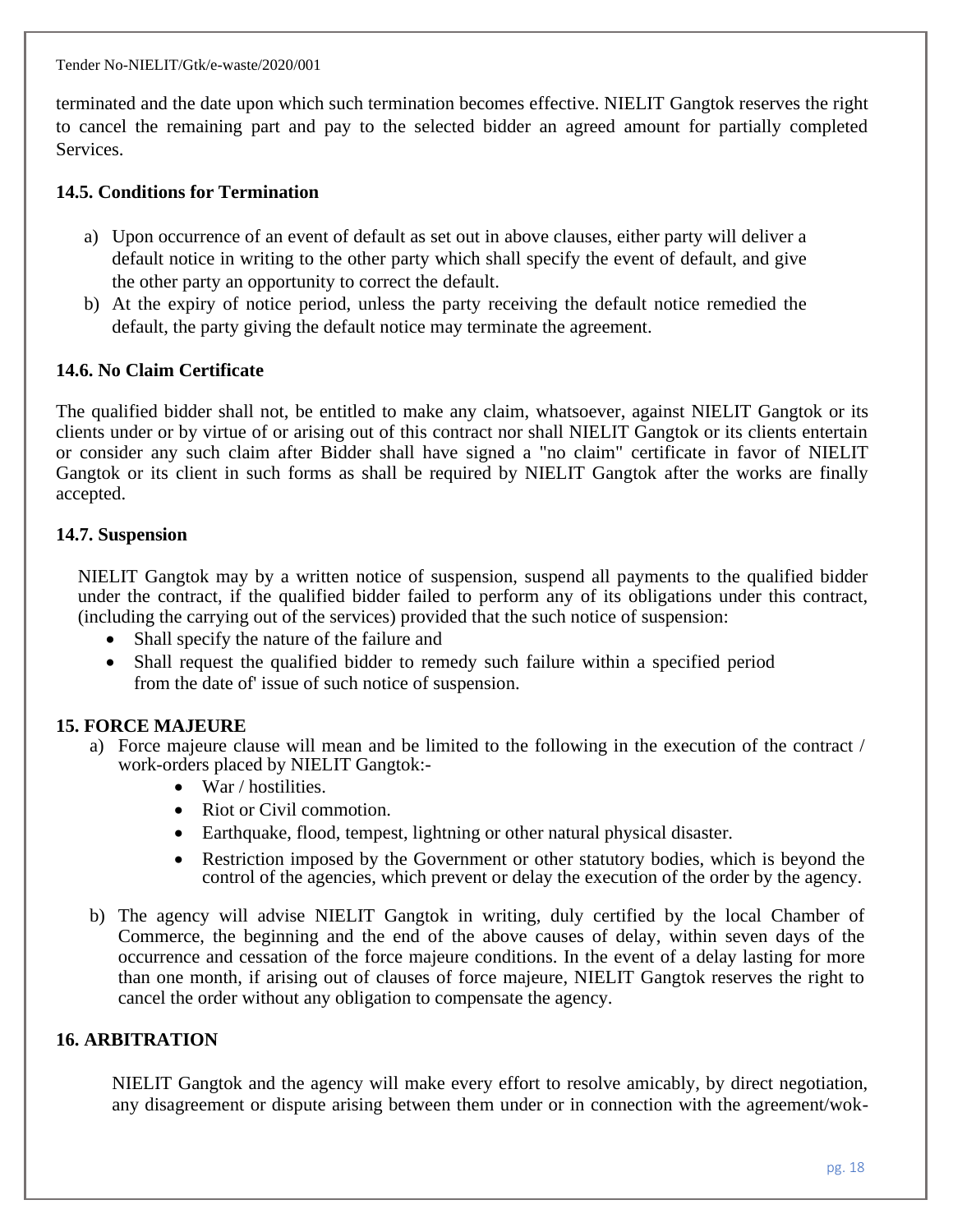order. If any dispute will arise between parties on aspects not covered by this agreement, or the construction or operation thereof, or the rights, duties or liabilities under these except as to any matters the decision of which is specially provided for the general or the special conditions, such dispute will be referred to two arbitrators, one to be appointed by each party and the third to be appointed by Ministry of Electronics  $\&$  IT (MeitY) and the award of the arbitration, as the case may be, will be final and binding on both the parties. The arbitrators or the umpire as the case may be, with the consent of parties, may modify the time frame for making and publishing the award. Such arbitration will be governed in all respects by the provision of the Indian Arbitration Act, 1996 or later and the rules there under and any statutory modification or re-enactment, thereof. The arbitration proceedings will be held in Gangtok, India

#### **17. APPLICABLE LAW**

The Agreement/Contract/work-order will be governed by the laws and procedures established by the Govt. of India within the framework of applicable legislation and enactment made from time to time concerning such commercial dealings/processing.

The bidder and their deployed personnel either during the contract of after its completion, shall not disclose any proprietary or confidential information relating to the services, contract or business or operations of NIELIT Gangtok or its clients without the prior written consent of NIELIT Gangtok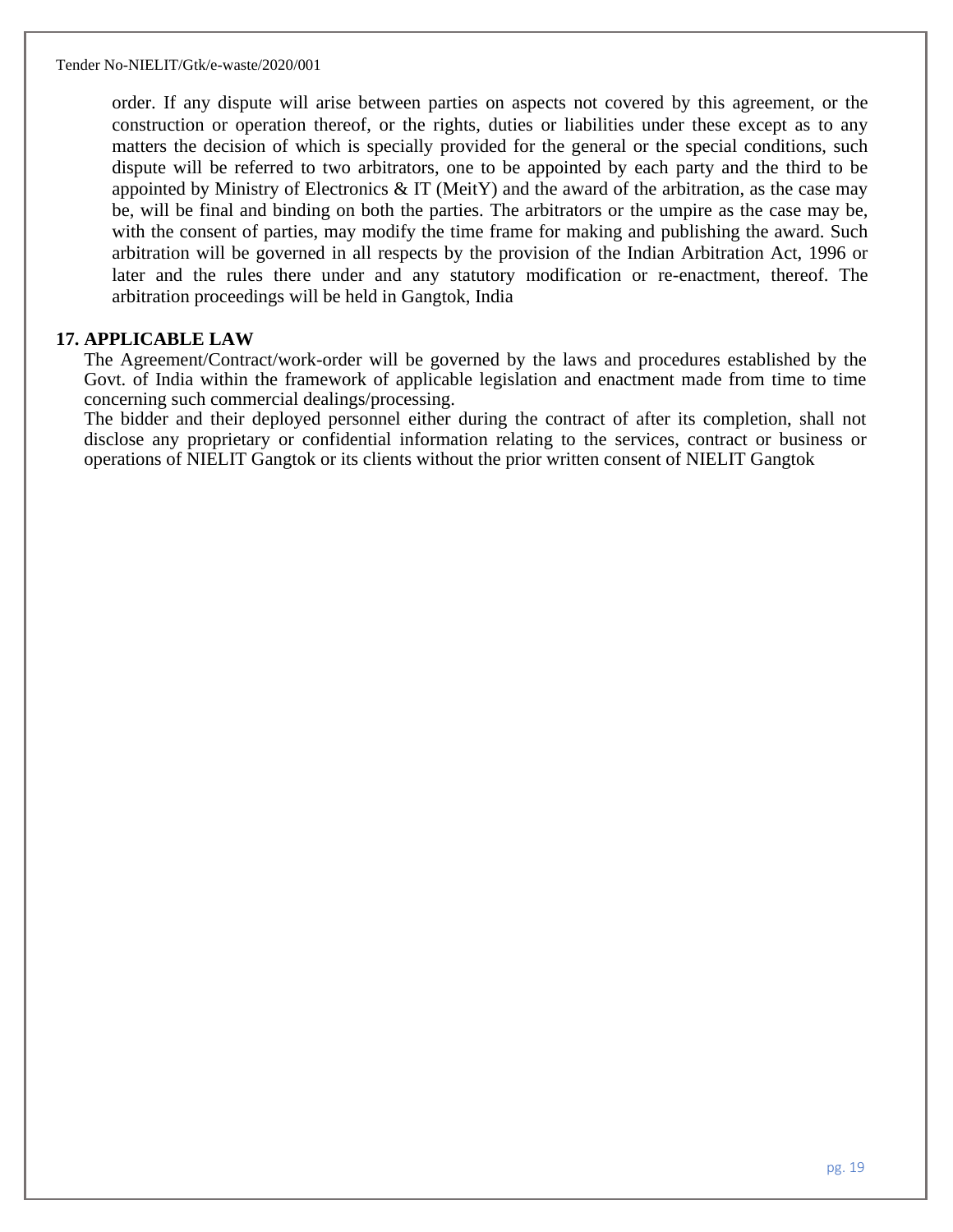## **ANNEXURE - I: Covering Letter for Technical Bid**

(To be submitted on the letterhead of the bidder)

*(Place) (Date)*

To

**The Director In Charge, National Institute of Electronics & Information Technology (NIELIT), Gangtok Indira By Pass Road, Sichey Gangtok – 737101, Sikkim**

Subject: **Submission of Bid for Empanelment of agencies for Hiring of support services for Capacity Building & Entrepreneurship Development On E-Waste Management For North East States**

Dear Sir,

This is to notify that our company is submitting technical bid in response to Tender No NIELIT/……… for **Empanelment of agencies for Hiring of support services for Capacity Building & Entrepreneurship Development on E-Waste Management For North East States.** Primary & Secondary contact for our company are as follows:

|              | <b>Primary Contact</b> | <b>Secondary Contact</b> |
|--------------|------------------------|--------------------------|
| Company Name |                        |                          |
|              |                        |                          |
| Name         |                        |                          |
|              |                        |                          |
| Title        |                        |                          |
|              |                        |                          |
| Address      |                        |                          |
|              |                        |                          |
| Phone        |                        |                          |
|              |                        |                          |
|              |                        |                          |
| Mobile       |                        |                          |
|              |                        |                          |
| E-mail       |                        |                          |
|              |                        |                          |

We are responsible for communicating to NIELIT Gangtok in case of any change in the Primary or/and Secondary contact information mentioned above. We shall not hold NIELIT Gangtok responsible for any non-receipt of bid process communication in case such change of information is not communicated and confirmed with NIELIT Gangtok on time.

By submitting the proposal, we acknowledge that we have carefully read all the sections of this tender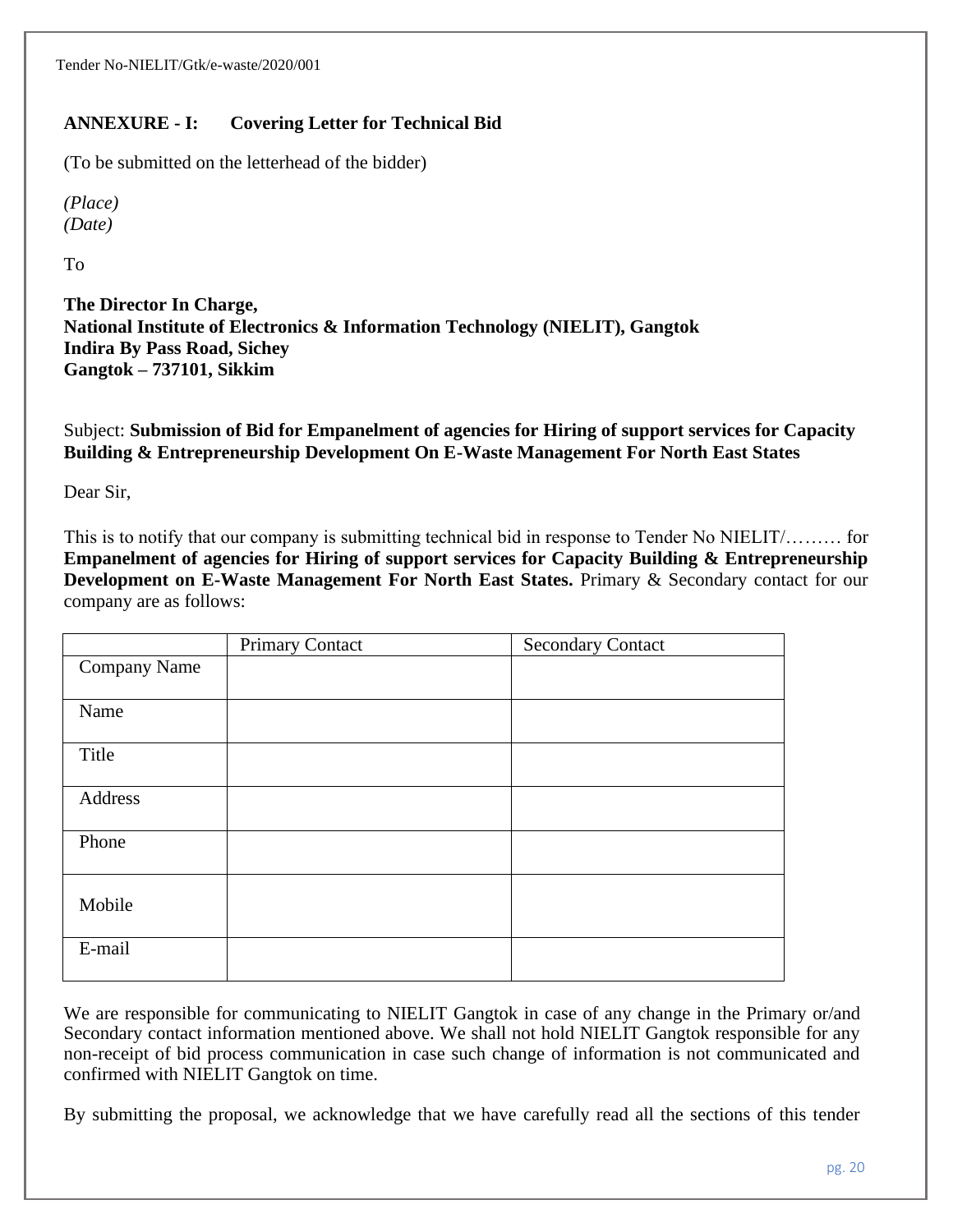document including all forms, scheduled and appendices hereto, and are fully informed to all existing conditions and limitations. We also acknowledge that the company is in agreement with terms and conditions of the tender and the procedure for bidding and evaluation.

We have enclosed the earnest money deposit as per the tender Conditions. It is liable to be forfeited in accordance with the provisions of tender document.

### **Deviations:**

We declare that all the services shall be performed strictly in compliance with the Tender Document. Further we agree additional conditions, if any, found in the bid documents, other than those stated in the tender document, shall not be given effect to.

### **Bid Pricing:**

We do hereby confirm that our bid prices include all taxes, as applicable on the last date of submission of bid. We further declare that the prices stated in our proposal are in accordance with your terms & conditions in the bidding document.

### **Qualifying Data:**

We confirm having submitted in qualifying data as required by you in your tender document. In case you require any further information/documentary proof in this regard before evaluation of bid, we agree to furnish the same in time to your satisfaction.

We confirm that information contained in this response or any part thereof, including documents and instruments delivered or to be delivered to NIELIT Gangtok are true, accurate, verifiable and complete. This response includes all information necessary to ensure that the statements therein do not in whole or in part misled NIELIT Gangtok in its evaluation process.

We fully understand and agree that on verification, if any of the information provided here is found to be misleading the evaluation process or result in unduly favours to our company in evaluation process, we are liable to be dismissed from the selection process or termination of the contract during the empanelment with NIELIT Gangtok.

We understand that you are not bound to accept the lowest or any bid you may receive. It is hereby confirmed that I/We are entitled to act on behalf of our corporation/company/firm/organization and empowered to sign this document as well as such other documents, which may be required in this connection.

Yours sincerely,

On behalf of [*bidder's*] *name*

Authorized Signature [In full and initials]:

Name & Title of signatory:

Name of Firm:

Address: Seal/Stamp of bidder Place: Date: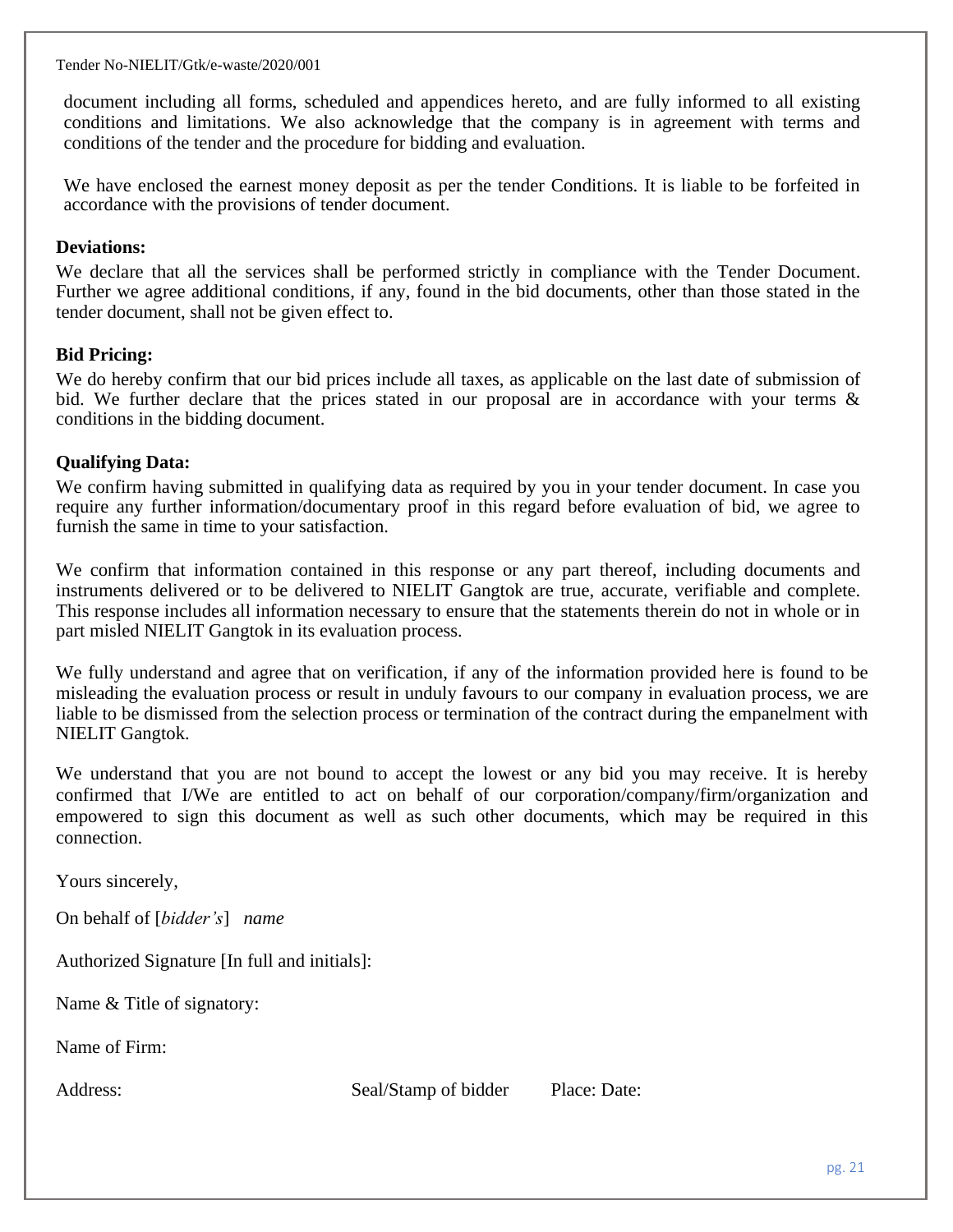| #              | Requirement                  | <b>Bidder</b> | Documents / | Page No of | Reason for |
|----------------|------------------------------|---------------|-------------|------------|------------|
|                | (Refer Eligibility           | Compliance    | Proofs      | attached   | deviation, |
|                | Criteria for Details)        | (Y/N)         | Attached    | proof      | if any     |
| $\mathbf{1}$   | Legal Entity                 |               |             |            |            |
| $\overline{2}$ | <b>Tax Registration</b>      |               |             |            |            |
| 3              | Financial: Net Worth         |               |             |            |            |
| $\overline{4}$ | Financial: Turnover          |               |             |            |            |
| 5              | Certification                |               |             |            |            |
| 6              | <b>Mandatory Undertaking</b> |               |             |            |            |
| $\tau$         | <b>Technical Capability</b>  |               |             |            |            |

## **ANNEXURE - II: Tech Bid: Checklist for Technical Bid**

On behalf of [*bidder's*] *name*

Authorized Signature [In full and initials]:

Name & Title of signatory:

Name of Firm:

Address:

Seal/Stamp of bidder: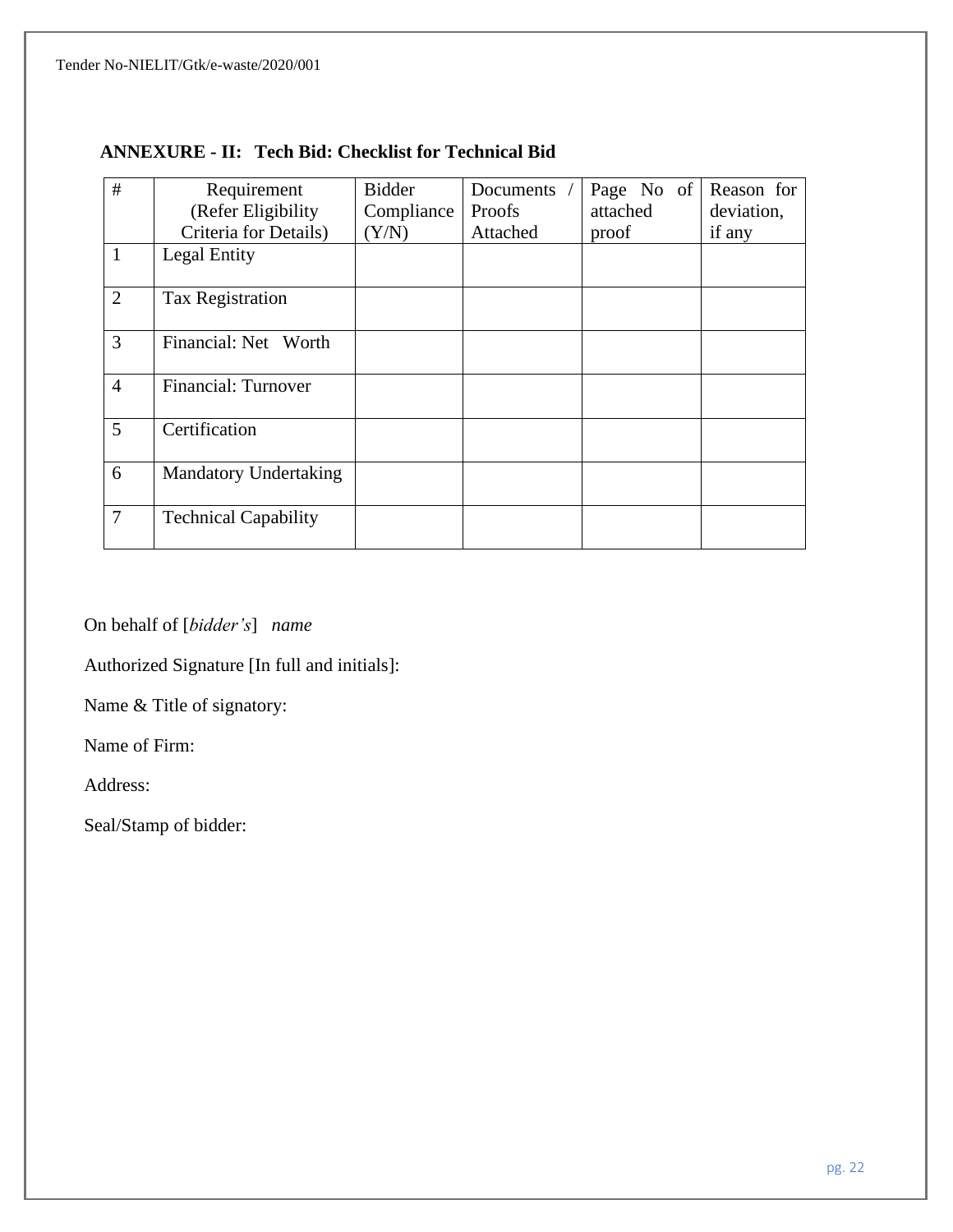| Domain(s) for which the project is being referred:<br><b>General Information</b><br><b>Client Name</b><br>Name of the Contact Person and<br>contact details of the Project<br><b>Project Details</b><br>Name of the Project |                                   |
|-----------------------------------------------------------------------------------------------------------------------------------------------------------------------------------------------------------------------------|-----------------------------------|
|                                                                                                                                                                                                                             |                                   |
|                                                                                                                                                                                                                             |                                   |
|                                                                                                                                                                                                                             |                                   |
|                                                                                                                                                                                                                             |                                   |
|                                                                                                                                                                                                                             |                                   |
|                                                                                                                                                                                                                             |                                   |
| <b>Start Date</b>                                                                                                                                                                                                           |                                   |
| <b>End Date</b>                                                                                                                                                                                                             |                                   |
| <b>Status</b><br>Progress<br>Current<br>(In<br>Completed)                                                                                                                                                                   |                                   |
|                                                                                                                                                                                                                             |                                   |
| Value of Work Order (In Lakh) (only single<br>work order)                                                                                                                                                                   |                                   |
| Total Cost of the Services provided (by the                                                                                                                                                                                 |                                   |
|                                                                                                                                                                                                                             | <b>Size of Project</b><br>bidder) |

## **ANNEXURE - III: Tech Bid: Format for Submission of Project References**

## **Description of actual services provided by your staff with in assignment:**

Note:

- i. Multiple work orders for the same project, shall be considered as different assignments for the purpose of evaluation of technical capability for this tender
- **ii.** Bidders may be required to facilitate interaction with client and/or site visit, if required.